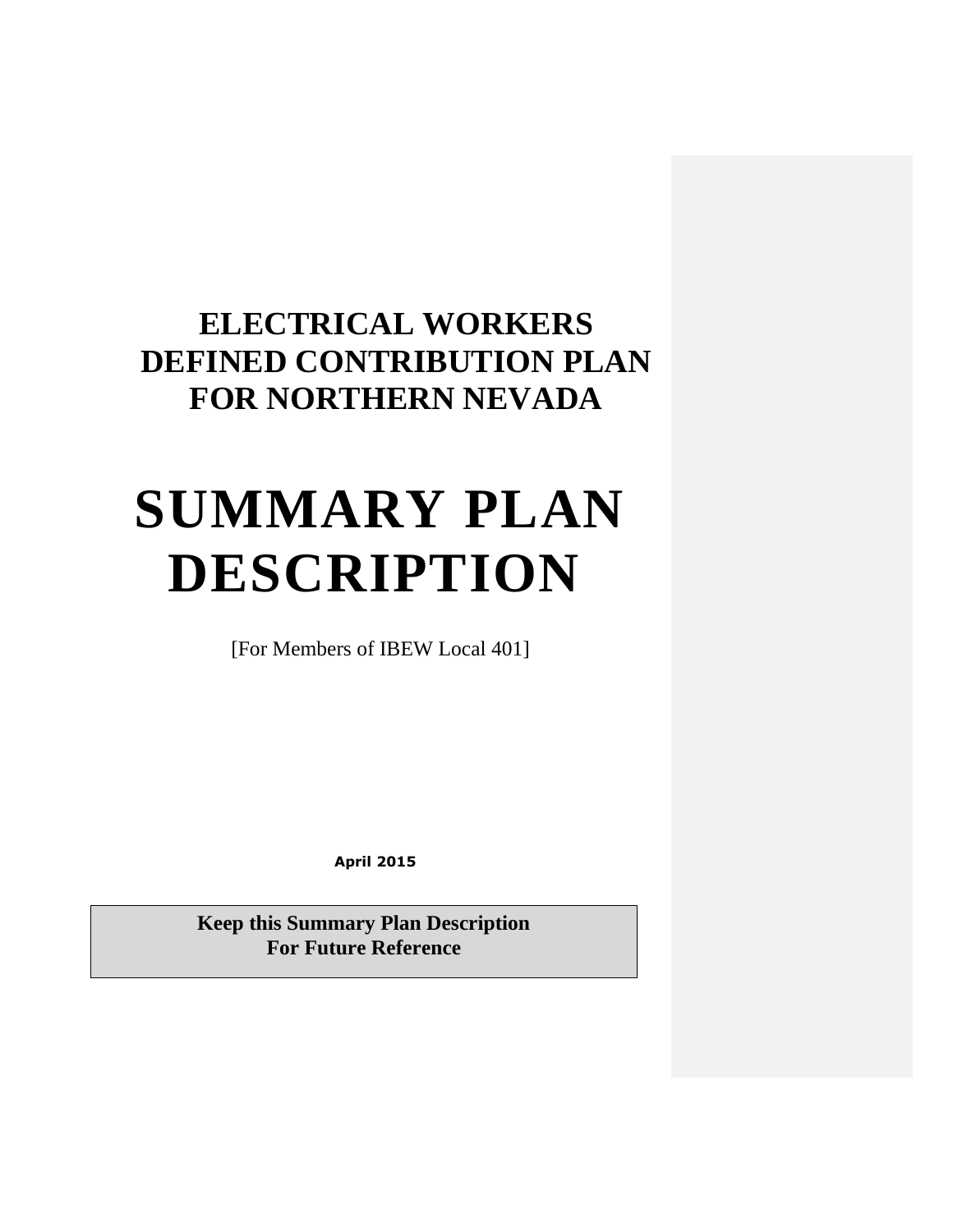#### **TABLE OF CONTENTS**

| I.   |             |                  |                                                                          |  |  |  |
|------|-------------|------------------|--------------------------------------------------------------------------|--|--|--|
| II.  |             |                  |                                                                          |  |  |  |
|      | A.          |                  |                                                                          |  |  |  |
|      | <b>B.</b>   |                  |                                                                          |  |  |  |
|      | C.          |                  |                                                                          |  |  |  |
|      |             |                  |                                                                          |  |  |  |
| Ш.   |             |                  |                                                                          |  |  |  |
|      | A.          |                  |                                                                          |  |  |  |
|      | <b>B.</b>   |                  |                                                                          |  |  |  |
| IV.  |             |                  |                                                                          |  |  |  |
|      |             |                  |                                                                          |  |  |  |
| V.   |             |                  |                                                                          |  |  |  |
|      | А.          |                  |                                                                          |  |  |  |
|      | <b>B.</b>   |                  |                                                                          |  |  |  |
|      | $C_{\cdot}$ |                  |                                                                          |  |  |  |
|      |             |                  |                                                                          |  |  |  |
| VI.  |             |                  |                                                                          |  |  |  |
|      | А.          |                  |                                                                          |  |  |  |
|      | <b>B.</b>   |                  | Reasons for Distribution of Your Benefits/Eligibility for Your Benefits8 |  |  |  |
|      |             | 1.               |                                                                          |  |  |  |
|      |             | 2.               |                                                                          |  |  |  |
|      |             | 3.               |                                                                          |  |  |  |
|      |             | $\overline{4}$ . |                                                                          |  |  |  |
|      |             | 5.               |                                                                          |  |  |  |
|      |             | б.               |                                                                          |  |  |  |
|      |             | 7.               |                                                                          |  |  |  |
| VII. |             |                  |                                                                          |  |  |  |
|      | A.          |                  |                                                                          |  |  |  |
|      |             | 1.               |                                                                          |  |  |  |
|      |             | $\overline{2}$ . |                                                                          |  |  |  |
|      |             | 3.               |                                                                          |  |  |  |
|      |             | $\mathbf{4}$ .   |                                                                          |  |  |  |
|      | <b>B.</b>   |                  |                                                                          |  |  |  |
|      |             | 1.               |                                                                          |  |  |  |
|      |             | 2.               |                                                                          |  |  |  |
|      |             | 3.               | Partial Lump Sum Payment Followed By Periodic Payments11                 |  |  |  |
|      |             |                  |                                                                          |  |  |  |
|      |             | 4.<br>5.         |                                                                          |  |  |  |
|      |             |                  | Optional One-Time Adjustment of Monthly Benefit12                        |  |  |  |
|      |             | 6.               |                                                                          |  |  |  |
|      |             | 7.               |                                                                          |  |  |  |
|      |             | 8.               |                                                                          |  |  |  |

D:\LISA\ELECTRICAL FILES\Northern Nevada EW DC Plan 7.22.15.docx ii

Page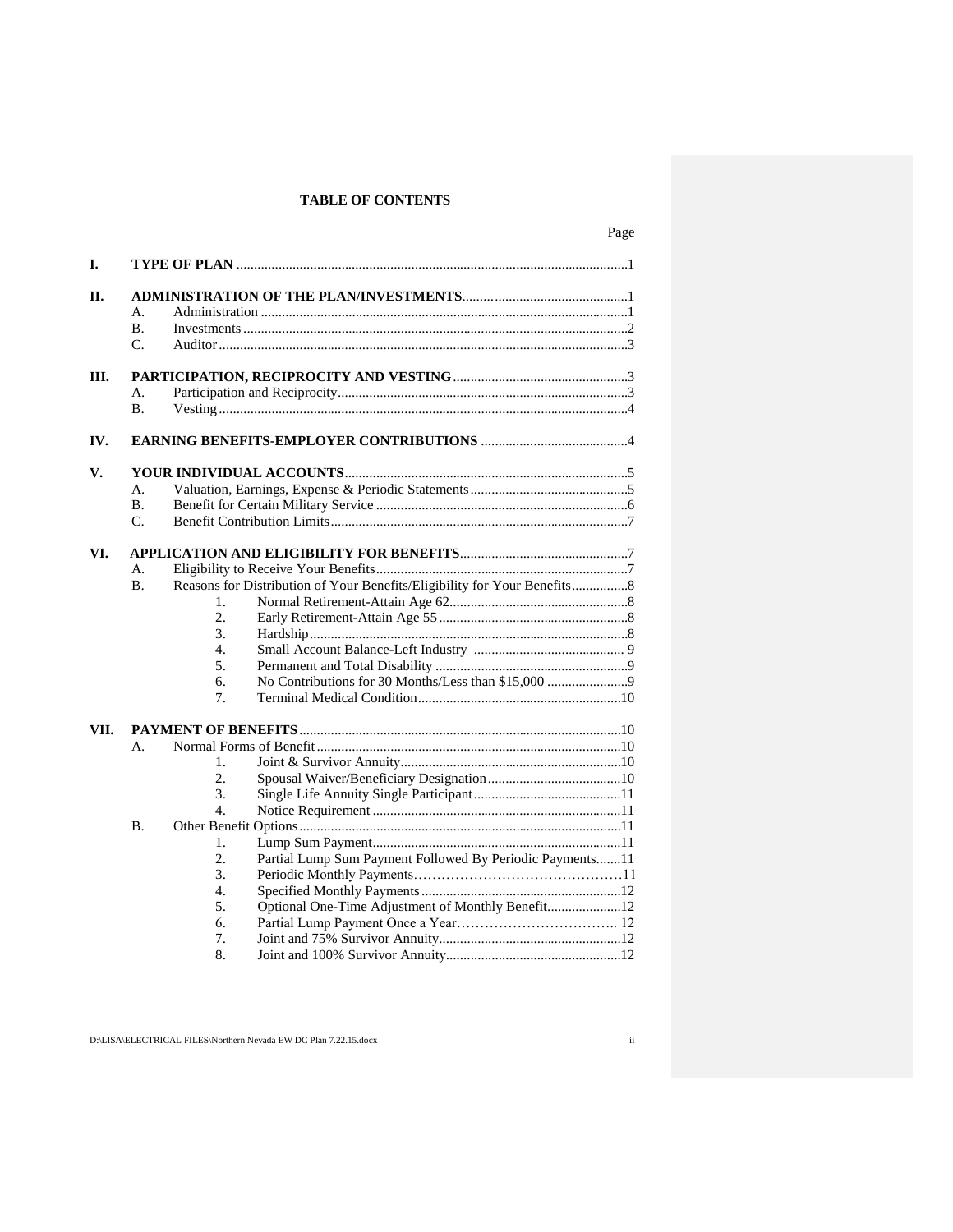|       | VIII. IRS AND OTHER DISTRIBUTION RULES/DIVORCE ORDERS (QDROS) 13  |  |  |  |  |
|-------|-------------------------------------------------------------------|--|--|--|--|
|       | А.                                                                |  |  |  |  |
|       | <b>B.</b>                                                         |  |  |  |  |
|       | C.                                                                |  |  |  |  |
|       | D.                                                                |  |  |  |  |
|       | E.                                                                |  |  |  |  |
|       |                                                                   |  |  |  |  |
| IX.   | <b>DEATH BENEFITS/PRERETIREMENT SURVIVOR BENEFITS </b> 15         |  |  |  |  |
|       | А.                                                                |  |  |  |  |
|       | <b>B.</b>                                                         |  |  |  |  |
|       | $C_{\cdot}$                                                       |  |  |  |  |
|       | D.                                                                |  |  |  |  |
| X.    |                                                                   |  |  |  |  |
| XI.   |                                                                   |  |  |  |  |
|       | A.                                                                |  |  |  |  |
|       | <b>B.</b>                                                         |  |  |  |  |
|       | C.                                                                |  |  |  |  |
|       | D.                                                                |  |  |  |  |
|       | E.                                                                |  |  |  |  |
| XII.  |                                                                   |  |  |  |  |
|       | A.                                                                |  |  |  |  |
|       | <b>B.</b>                                                         |  |  |  |  |
|       | C.                                                                |  |  |  |  |
|       | D.                                                                |  |  |  |  |
|       |                                                                   |  |  |  |  |
| XIII. |                                                                   |  |  |  |  |
|       | А.                                                                |  |  |  |  |
|       | <b>B.</b>                                                         |  |  |  |  |
|       | $C_{\cdot}$                                                       |  |  |  |  |
| XIV.  |                                                                   |  |  |  |  |
|       | А.                                                                |  |  |  |  |
|       | <b>B.</b>                                                         |  |  |  |  |
|       | C.                                                                |  |  |  |  |
|       | D.                                                                |  |  |  |  |
|       | Е.                                                                |  |  |  |  |
|       | Funding Contributions and Collective Bargaining Agreements4<br>F. |  |  |  |  |
|       |                                                                   |  |  |  |  |
|       | G.                                                                |  |  |  |  |
|       |                                                                   |  |  |  |  |
|       |                                                                   |  |  |  |  |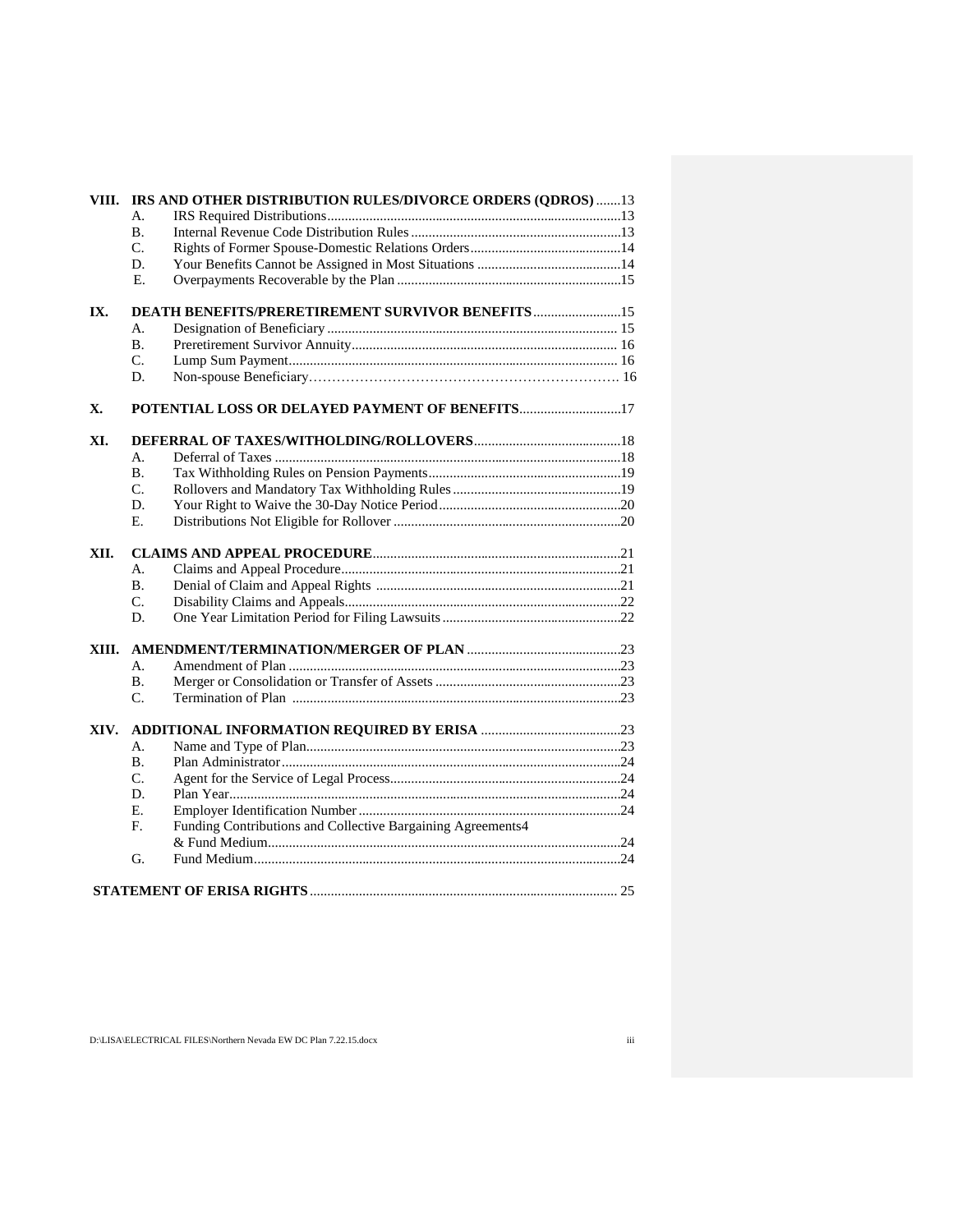#### **ELECTRICAL WORKERS OF NORTHERN NEVADA PENSION PLAN 445 Apple Street, Suite 109 Reno, NV 89502-3528 775-826-7200**

#### **BOARD OF TRUSTEES**

### **UNION TRUSTEES EMPLOYER**

John Seymour Fran McDermott<br>Fred Kruse NECA, Reno Div Jacob Haas 1129 D Street<br>
IBEW Local 401 Sacramento, C 2713 E.  $4^{\text{th}}$  Street Reno, NV 89512-3850 Matt Frazer

Fred Kruse NECA, Reno Division<br>Jacob Haas 1129 D Street Sacramento, CA 95814-0809

> Par Electric 1465 W.  $4^{\text{th}}$  Street Reno, NV 89503-5054

Robert Mueller Town & Country Electric 1542 Pittman Ave Sparks, NV 89431-5618

#### **ADVISORS TO THE PLAN**

| THIRD PARTY ADMINISTRATOR    | Jim Mace<br><b>Benefit Plan Administrators</b><br>445 Apple Street, Suite 109<br>Reno, NV 89502-3528<br>775-826-7200                     |
|------------------------------|------------------------------------------------------------------------------------------------------------------------------------------|
| <b>INVESTMENT CONSULTANT</b> | Mike Fleiner<br>Bidart & Ross<br>10391 Double R Boulevard<br>Reno, NV 89521-5991<br>775-826-6400                                         |
| <b>LEGAL COUNSEL</b>         | Richard K. Grosboll<br>Neyhart, Anderson, Flynn & Grosboll<br>369 Pine Street, Suite 800<br>San Francisco, CA 94104-3323<br>415-677-9440 |
| <b>AUDITOR</b>               | Eide Bailly<br><b>Certified Public Accountants</b><br>300 E. $2^{nd}$ St. #1320<br>Reno, NV 89501                                        |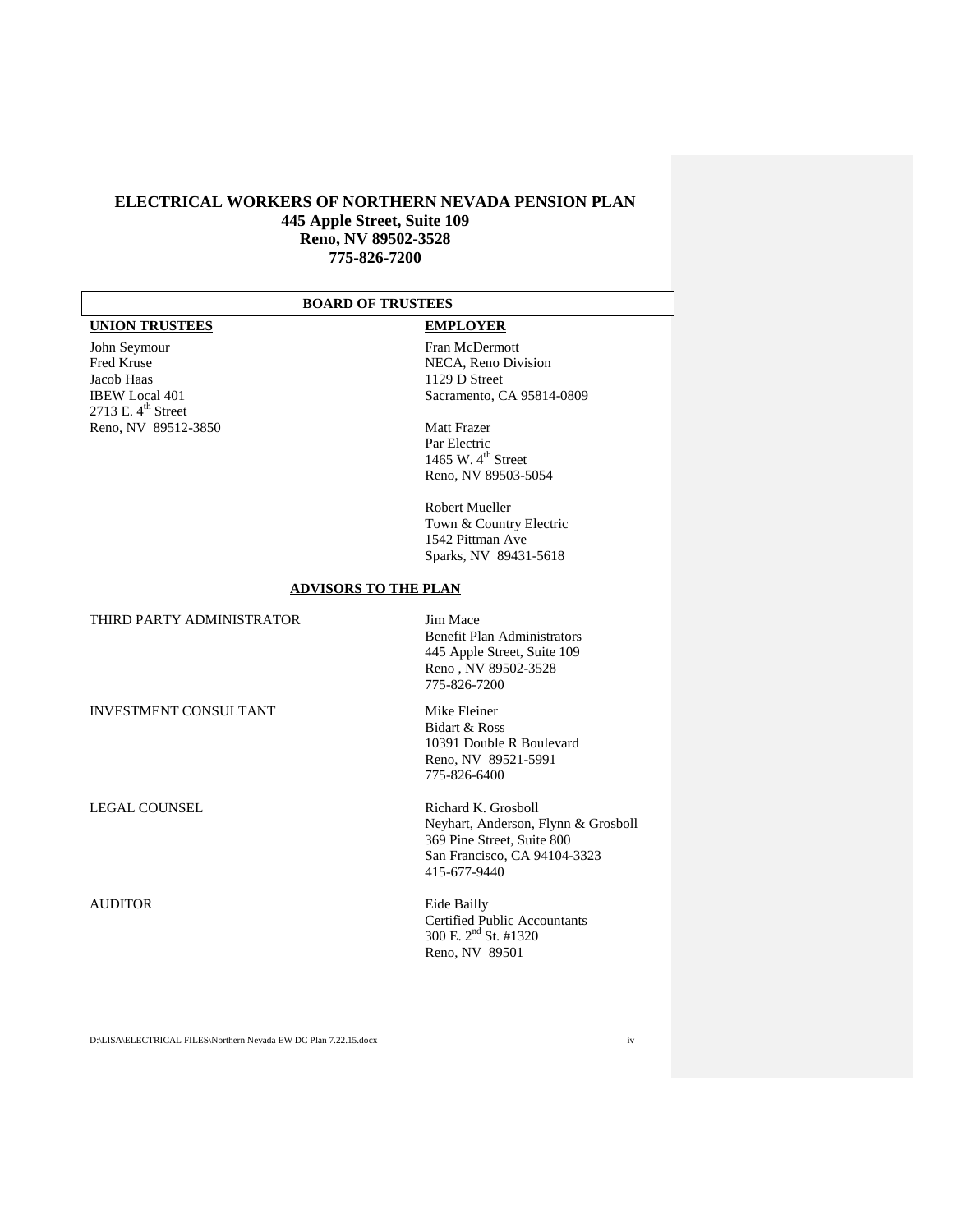#### **ELECTRICAL WORKERS DEFINED CONTRIBUTION PLAN FOR NORTHERN NEVADA 445 Apple Street, Suite 109 Reno, NV 89502-3528 775-826-7200**

Dear Participant:

We are pleased to provide this new booklet, known as a Summary Plan Description, for the Electrical Workers Defined Contribution Plan for Northern Nevada ("Plan"). The Plan provides retirement benefits to members of IBEW Local 401 working under a collective bargaining agreement between IBEW Local 401 and the National Electrical Contractors Association ("NECA") and some individual employers.

This booklet summarizes the key provisions of the Plan including how you earn benefits, when you may commence receiving your benefits and the choices you have when your benefits are paid to you. The formal text of the Plan controls eligibility, benefit payments, and other aspects of the Plan. **In the event of any ambiguity or conflict between this booklet and the Plan, the Plan will govern**.

You should read this booklet carefully. Moreover, if you are married you should discuss the Plan's benefits, options and other rules with your spouse.

#### **KEEP THIS BOOKLET FOR FUTURE REFERENCE**

Over the years you may accumulate substantial funds to which you or your named beneficiary may be entitled. Please submit a completed beneficiary form to the Plan Office and notify the Plan of any address changes.

Only the Board of Trustees is authorized to interpret the Plan of benefits described in this booklet. The Board of Trustees has the full discretionary authority to determine eligibility for benefits, claims and appeals and to construe and interpret the Plan and related documents, and any rules.

If you have any questions about the Plan or desire additional information, please contact the Plan Office at the address listed above.

Sincerely,

Board of Trustees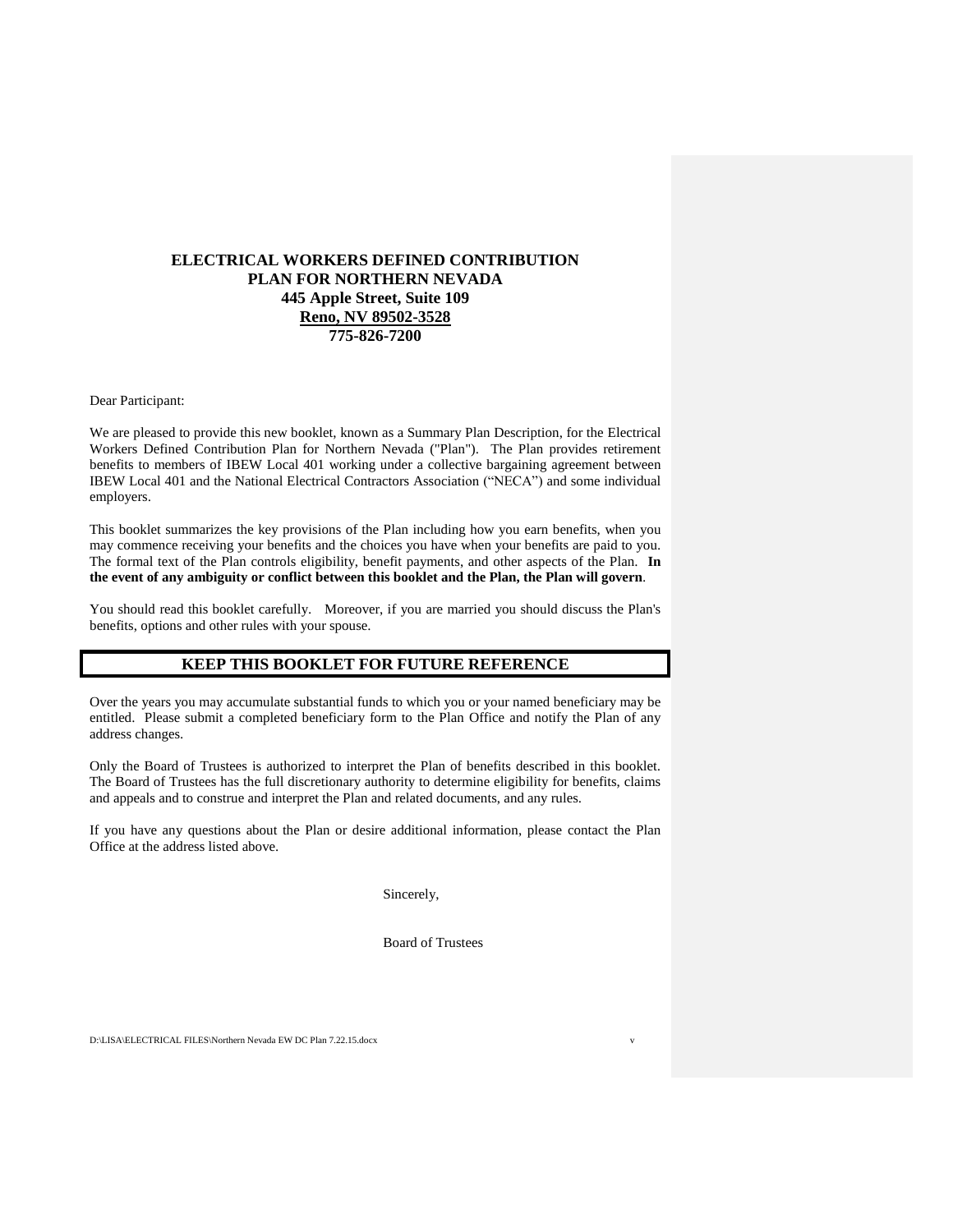#### **WARNING**

#### **C A U T I O N: FUTURE PLAN AMENDMENTS**

Future amendments to the Plan may have to be made from time to time to comply with Congressional action, rulings by federal agencies, and/or courts and other changes deemed necessary or prudent by the Board of Trustees. You will be notified when material amendments to the Plan are made. Before you decide to retire, you should contact the Plan Office to determine if there have been Plan changes or other developments that may affect your retirement benefits.

#### **LIMITATION UPON RELIANCE ON BOOKLET AND STATEMENTS**

This booklet provides a brief, general summary of the Plan rules. It is not intended to cover all of the details of the Plan. Nothing in this Summary Plan Description is meant to change the Plan provisions. You should review the Plan to fully determine your rights. The Plan is available for your review at the Plan Office upon written request.

You are not entitled to rely upon oral statements of employees of the Plan Office, a Trustee, an Employer, any Union Officer, or any other person or entity. If you wish an interpretation of the Plan, you should address your request in writing to the Board of Trustees at the Plan Office. To make its decision, the Board of Trustees must be furnished with full and accurate information concerning your situation.

**As a courtesy to you, the Plan Office may respond orally to questions; however, oral information and answers are not binding upon the Plan and cannot be relied upon in any dispute concerning your benefits and/or the Plan.**

**You should further understand that, from time to time, there may be an error in a statement, letter or other communication that you receive which may be corrected upon an audit or review. The Board of Trustees reserves the right to make corrections whenever any error is discovered.**

#### **CONSULT WITH TAX ADVISOR RE: DISTRIBUTION**

The Plan Office does not provide tax advice or suggest how you should receive your benefits. **You should discuss with a tax advisor the tax consequences of any withdrawal of funds or selection of a benefit option.**

#### **ONE YEAR TO FILE A LAWSUIT**

If a claim for benefits has been denied and you filed an appeal which is also denied or you have a different type of adverse determination, you have one year from the date of the denial of the appeal or the adverse determination to file a lawsuit seeking to overturn the appeal and/or adverse determination**. Failure to do so means that you will not be able to file your lawsuit.**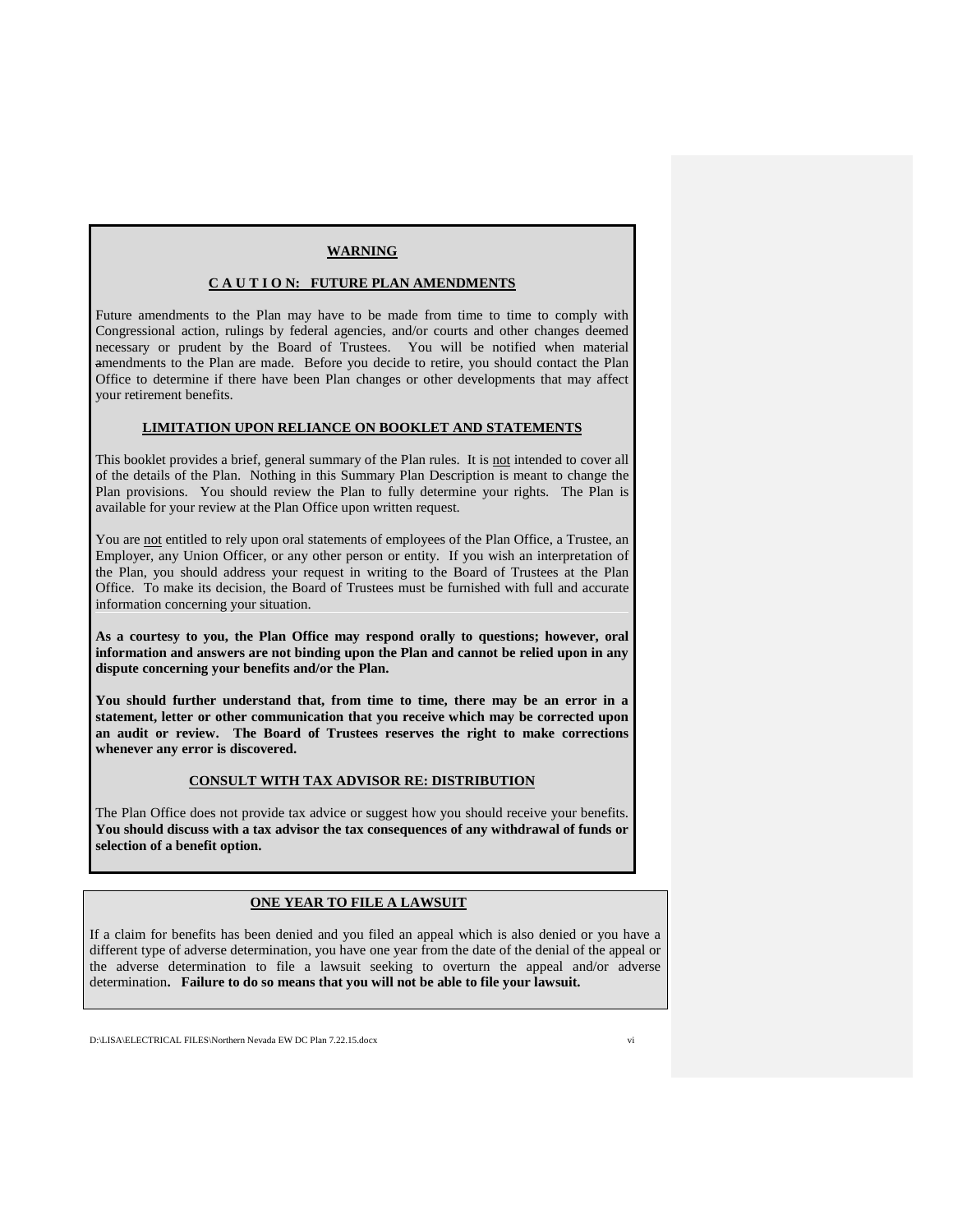#### **I. TYPE OF PLAN**

The official name of the Plan is the ELECTRICAL WORKERS PENSION PLAN FOR NORTHERN NEVADA ("Plan"). The Plan is an Individual Account Plan in which Participants are 100% vested (subject to the Plan's expenses and investment losses). The Plan is a multiemployer, collectively bargained defined contribution plan (also known as a "Profit Sharing Plan") in which employer contributions are invested for your benefit. Benefits are payable on or at retirement (after age 62 or older), disability and in limited situations and amounts, upon termination of employment after age 55 (early retirement).

Under the Plan you will have an Individual Account comprised of Employer contributions and investment earnings. Thus, the amount of your retirement benefits will depend upon the amount of Employer contributions made on your behalf, the Plan's investment earnings (or losses) and expenses, and the benefit option selected. Employee contributions to the Plan are not permitted.

**The Plan is intended to be a Participant-directed Plan as described in Section 404(c) of ERISA, which means that fiduciaries of the Plan are ordinarily relieved of liability for any losses that are the direct and necessary result of investment instructions given by a Participant or beneficiary.**

The Plan is governed by a federal law known as the Employee Retirement Income Security Act as amended ("ERISA"). The Plan is not, however, insured under ERISA's Pension Benefit Guaranty Corporation, which applies only to defined benefit pension plans. **Thus, there is no federal guarantee if the market value of your Individual Account decreases in value.**

#### **Who to Contact for Account Questions**

Please contact the Plan Office at (775) 826-7200, if you have questions about your Individual Account or the Plan.

#### **II. ADMINISTRATION OF THE PLAN/INVESTMENTS**

#### **A. Administration.**

The Plan is administered by a Board of Trustees comprised of up to six Trustees. One-half of the Trustees, called "Employer Trustees," are selected by NECA, Reno Division, and one half of the Trustees, called "Union Trustees," are selected by IBEW Local 401 The current Trustees are listed on page iv of this booklet. The Board of Trustees has many powers and functions including without limitation, investing the Plan's assets, interpreting Plan provisions, amending the Plan, deciding policy questions, and appointing advisors and consultants, such as an auditor, legal counsel and investment consultant.

The Board of Trustees has delegated the day-to-day administration of the Plan, including preparation of the annual statements and processing of applications and issuance of benefit payments, to Benefit Plan Administrators, Inc., a professional third party administration firm.

Only the Board of Trustees and its authorized representatives are authorized to interpret the Plan of benefits described in this booklet. No one else can interpret this Plan or act as an agent for the Board of Trustees – this includes individual Trustees, Employers, Unions and their representatives. The Board of Trustees (and persons or entities appointed or so designated by the Board) has the full discretionary authority to determine eligibility for benefits and to construe the terms of the Plan (and other documents pertaining to the Plan and Trust) and any rules adopted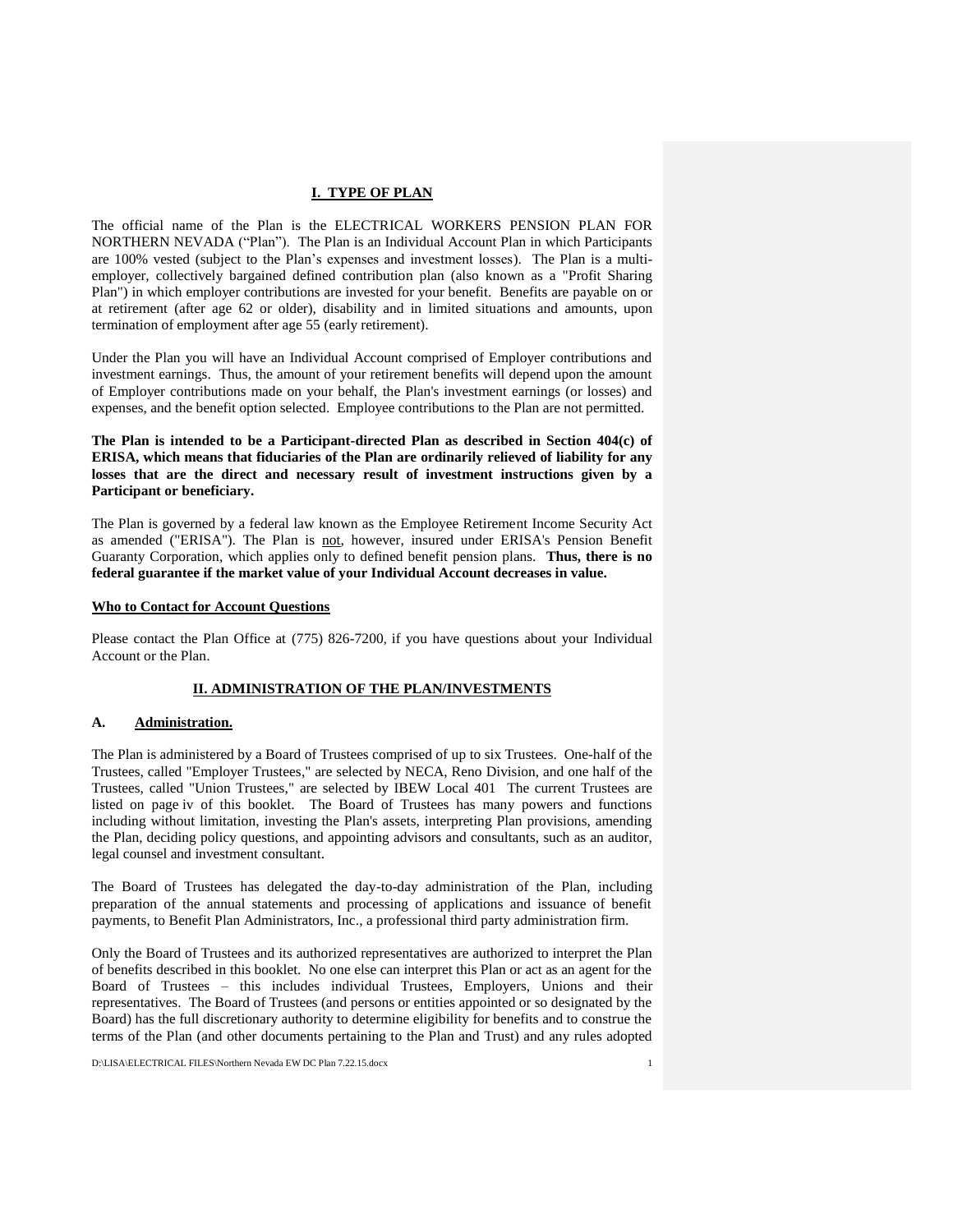by the Trustees. Please contact the Plan Office at 775-826-7200 if you have any questions about the Plan.

#### **B. Investments**

The Board of Trustees has contracted with Bidart & Ross, a registered investment manager, to prudently invest the Plan's assets in accordance with the Investment Policy adopted by the Board of Trustees. A variety of investment options are available to you, encompassing different forms of investments (mutual funds comprised of stocks and/or bond) and different risk levels. You will be provided with information on the various mutual fund investments available in the Plan.

1. **Qualified Default Investment Alternative**. You have the opportunity to decide how your retirement plan dollars will be invested. There are different options available to you. If you do not make an investment election, your contributions will be invested in the Qualified Default Investment Alternative (QDIA). The annual Qualified Default Investment Alternative (QDIA) Employee Notice a) describes when the QDIA is used; b) provides details regarding the QDIA selected; c) outlines your right to direct the investment of your Plan dollars to other investments available in the Plan; and d) explains how you can obtain additional information regarding the additional investment alternatives.

2. **When the default fund will be used.** You can invest your Plan dollars in any of the investment alternatives available in your Plan. In the absence of an investment election, your future contributions will be invested in the Plan's QDIA under the following circumstance(s):

- The Plan contains an automatic enrollment feature and you did not make an investment election during the notice period. An hourly amount under the collective bargaining agreement as part of your compensation will be contributed to the Plan.
- If the asset allocation you complete on your enrollment form does not equal 100% or you choose an investment option that is not available in the Plan, some or all of your contributions will be invested in the QDIA.

3. **The QDIA for your Plan is the Balanced Trust Fund**, which invests in a combination of stocks, bonds and cash. This portfolio seeks both income and capital appreciation and will generally hold at least 50% of the assets in fixed-income securities at all times. The Balanced Trust Fund represents a balanced allocation that provides a 42% to 49% exposure to diversified stocks, 34% to 41% high quality bonds, 13% to 20% short term bonds and cash, and 0% to 4% to real estate **(These percentages could change in the future).** The Trustees manage the allocation and utilize the underlying core investment funds to implement the strategy. Appropriate for investors with a medium to long term time horizon that are seeking a pre-built asset allocation strategy. The blended annual expense ratio for this fund is 0.033%. The expense ratio is the percentage amount of your portfolio that is charged against your account balance by the mutual fund family to cover their management fees and operating expenses. There are no commissions or other fees that you pay in connection with buying or selling this investment. There are several other investment alternatives (type of mutual funds), which are described in the QDIA Notice that you receive annually. You may request a copy from the Plan Office. The QDIA could change in the future.

There are two categories of assets for which you may provide investment instructions – future contributions and existing account balances.

• You may change investment elections for your future contributions.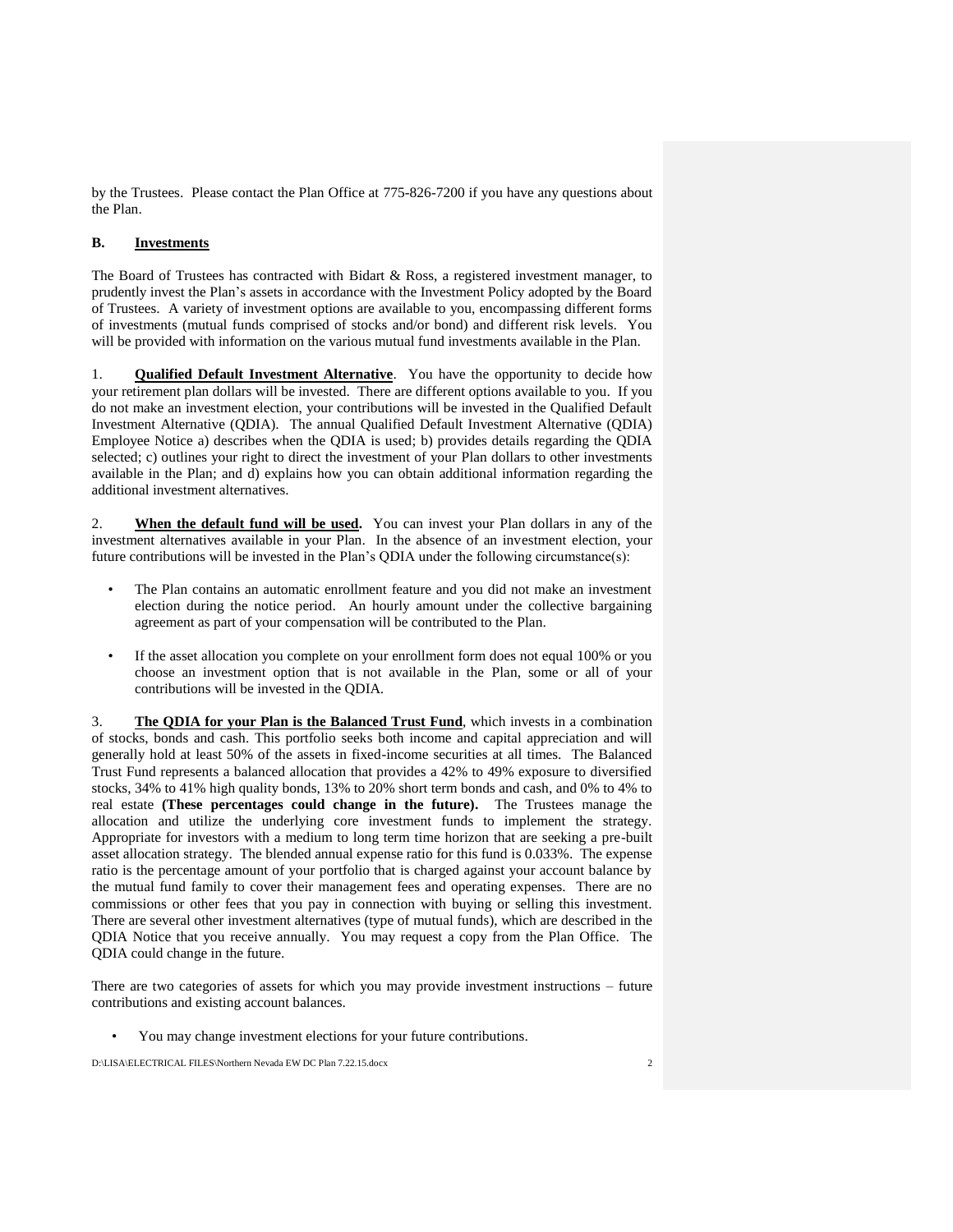• You may change the investment elections for your existing account balances.

*For new and existing Participants:* You may make investment elections on an Enrollment Form. You will need to contact the Trust Fund office at (775) 826-7200 to obtain the enrollment/change form. As changes are processed on a quarterly basis, the form must be received by the Trust Fund office by the  $20<sup>th</sup>$  day of the month preceding the calendar quarter end. March  $20<sup>th</sup>$ , June 20th, September  $20<sup>th</sup>$ , December  $20<sup>th</sup>$ 

#### **C. Auditor**

The Board of Trustees has contracted with Eide Bailly, a certified public accounting firm, to periodically audit the Plan's assets and to prepare the Plan's annual tax return (Form 5500).

#### **III. PARTICIPATION, RECIPROCITY AND VESTING**

#### **A. Participation and Reciprocity**

#### 1. Becoming a Participant

You become a Plan Participant once you have worked an hour of Covered Employment with an Employer that is required by a collective bargaining agreement with IBEW Local 401 to make contributions to the Plan on your behalf (or a Subscription Agreement entered into by your Employer with the Board of Trustees providing for such contributions). The Plan will establish an Individual Account for you at the end of the quarter during which Employer contributions are first made on your behalf.

Certain full-time employees of the Union and Apprenticeship Program are also allowed to participate in the Plan under rules and contribution rates approved by the Board of Trustees. Former Bargaining unit personnel who qualify as "alumni" under Internal Revenue Service rules also may participate in the Plan.

There is no requirement that an employee work a minimum number of hours nor is there an age limitation or requirement for participation in the Plan.

If you are a Participant an Individual Account has been established for you. You will receive a statement from the Fund Office each quarter showing the Employer Contributions paid on your behalf in the previous period and the value of your Individual Account.

#### 2. Reciprocity: Register with ERTS

The Board of Trustees is authorized to enter into reciprocity agreements with the Board of Trustees of other IBEW qualified sponsored retirement Plans upon terms mutually agreeable and lawful. Such agreements allow for the transfer of your pension benefits with the Plan to another defined contribution Plan, or vice versa, depending on your Home Local Union. The form and content of any such reciprocity agreement is at the discretion of the Board of Trustees. If you are working for an employer in another geographic area covered by a different employee benefit plan sponsored by a different IBEW Local Union, you should contact the Plan Office to determine whether a reciprocity agreement exists.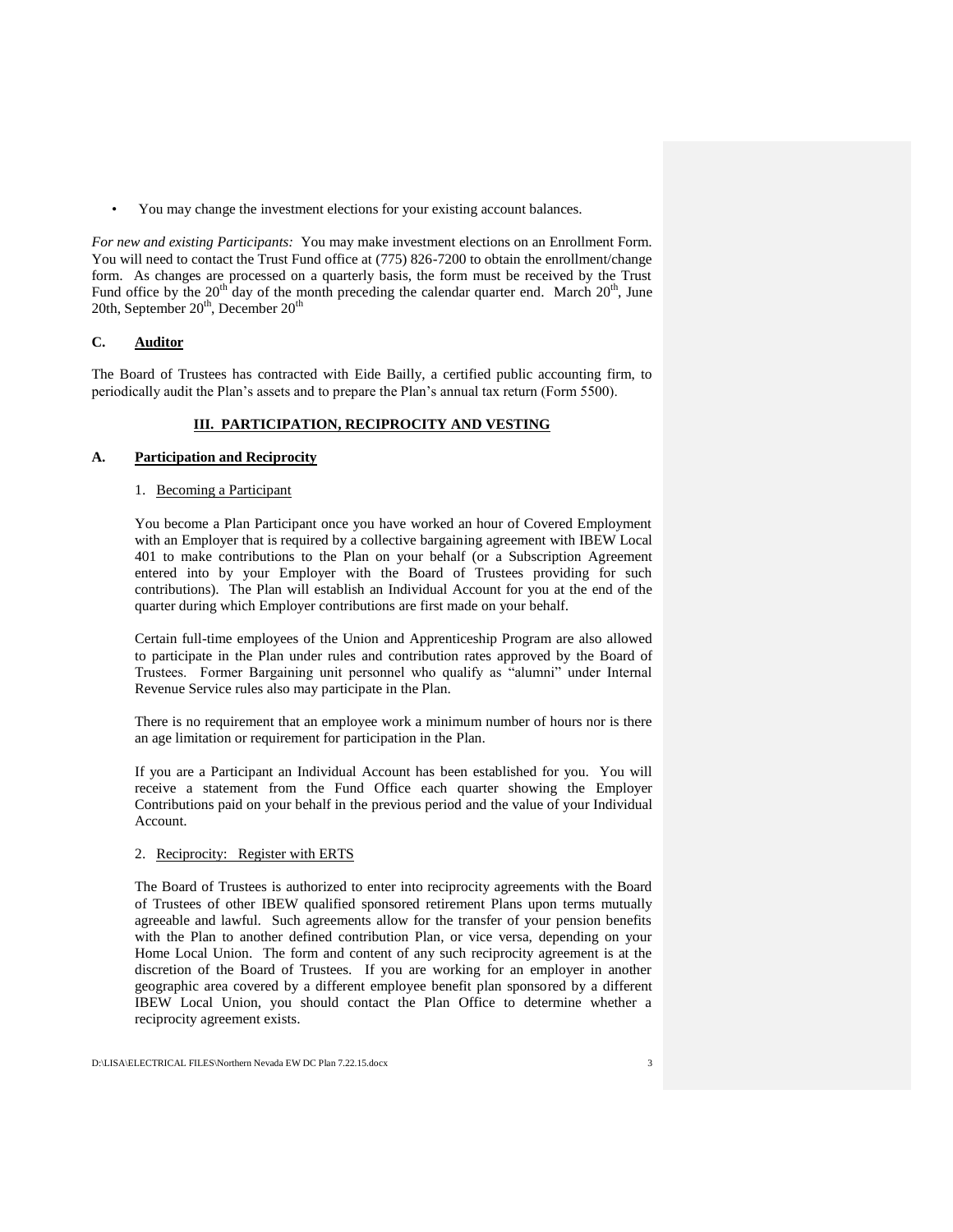If you work under a collective bargaining agreement in the jurisdiction of another IBEW Local Union, your Employer's contributions under that agreement will be made on your behalf to that Local Union's pension fund. To qualify for this type of transfer, you must register online at a local union in the ERTS (Electronic Reciprocal Transfer System) before your contributions are transferred. **Because retroactive contributions are not made, your timely registration with ERTS is important**.

If there is no such reciprocal agreement or you do not authorize the transfer of contributions, the contributions will not be transferred and the contributions made on your behalf to the other pension fund will be subject to that other Plan's rules.

#### **B. Vesting**

You are 100% vested in your Individual Account with this Plan. It is possible, however, that your pension benefits may decrease because the value of your Individual Account depends upon the Plan's investment yields and the Plan's expenses.

If you have a small account balance your Individual Account could reach a zero balance over time if you only work a few hours a year and your share of Plan expenses exceeds the aggregate of the contributions paid on your behalf and your share of Plan earnings. (See also Section XI of this booklet for a summary of the circumstances which might cause a reduction, loss or delay in the payment of your benefits.)

#### **IV. EARNING BENEFITS-EMPLOYER CONTRIBUTIONS**

Your pension benefit is funded by Employer contributions made on your behalf pursuant to collective bargaining agreements with IBEW Local 401. The contribution rates for each hour of your employment are set, from time to time, by the parties to such agreements. The Employer contributions to the Plan are not subject to withholding for FICA, FUTA or state or federal taxes.

Your Employer is required to make contributions for your hours of work by the 15th day of the month following the month in which your hours of work were performed. Your Employer forwards to the Plan Office a transmittal form that contains the name and hours of work performed by each Covered Employee together with a payment to the Trust. The Plan Office credits your Individual Account with the amount of employer contributions made on your behalf.

#### **ALERT: IF YOU BELIEVE YOUR EMPLOYER IS NOT CONTRIBUTING THE FULL AMOUNT TO THE PLAN**

You **should** notify the Union and the Plan Office immediately if you are aware or suspect that your Employer has not contributed to the Plan on your behalf the full amount required under your collective bargaining agreement. If you fail to do so, your Individual Account may not be credited with the correct or full amount or there may be delays in the crediting of such amounts.

The Plan Office reviews your Employer's monthly transmittal reports for mathematical accuracy and notifies the Employer if there is an error in the Employer's contributions which requires correction. Employer payments are transmitted to the custodial bank which allocates sums contributed to this Plan. Each month the Plan Office makes the necessary computer entries reflecting the contributions made on your behalf.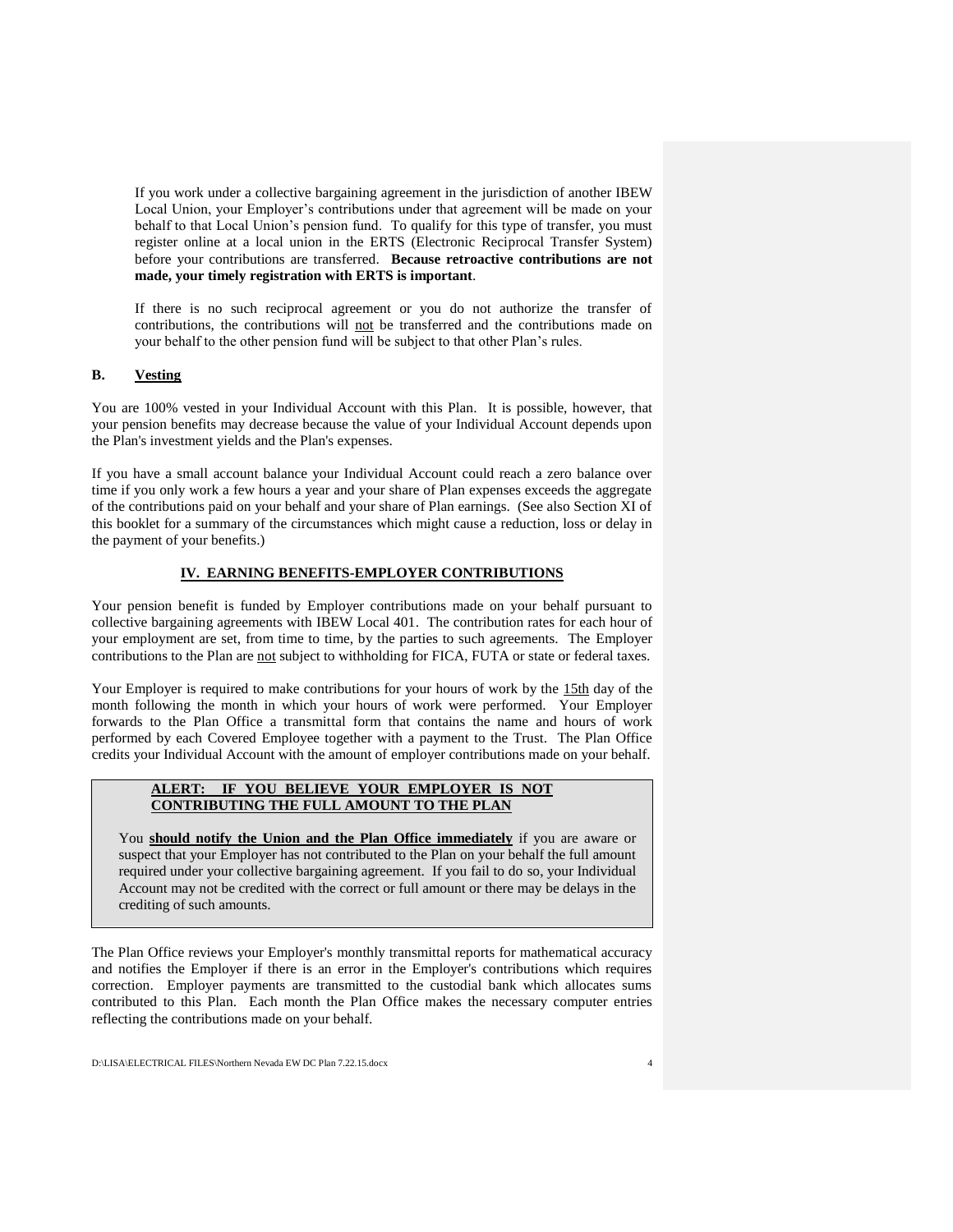The amount of Employer contributions made to the Plan for non-bargaining unit employees will be governed by individual Subscription Agreements entered into with the Plan and any rules adopted by the Board of Trustees.

The Plan accepts other types of contributions. If you are a Participant in the Plan and you are eligible for a distribution from another IRS tax-qualified defined contribution pension plan, you may roll over that distribution into this Plan. The Plan will accept trustee-to-trustee transfers from another pension plan or from a rollover IRA, which received a rollover from another qualified pension plan.

#### **V. YOUR INDIVIDUAL ACCOUNT**

#### **A. Quarterly Valuation, Earnings, Expenses and Periodic Statements**

1. Valuation. The value of each Individual Account will be determined quarterly. March 31, June 30, September 30, and December 31 are known as the Valuation Dates. The value of your Individual Account is based on the amount of Employer contributions made to the Plan on your behalf (\$4.34 an hour as of April 1, 2014) and your pro rata share of the Plan's earnings (which includes any asset appreciation), minus your share of the Plan's expenses and any asset depreciation. Your account could also include rollover transfers.

2. Earnings. Your Individual Account is credited with your proportionate share of the Plan's earnings, which includes any asset appreciation and investment returns (minus expenses and any losses). Maintenance of individual accounts is only for accounting purposes as the amount credited to your Individual Account is aggregated with other individual accounts for investment purposes to take advantage of potential greater rates of return that larger amounts may yield.

Because the amount in your account at retirement depends upon the Plan's unforeseeable future earnings and expenses, the Plan cannot guarantee that a certain or fixed amount will be available in your account at retirement.

3. Expenses. The Plan incurs expenses for administration, postage, insurance, printing, data processing, investment consulting, legal, auditing and other services which are paid on an ongoing basis from the Plan's assets. Your Individual Account shares proportionately in those expenses. This charge may vary each year. Certain expenses attributable to one individual, such as for a divorce, may be assessed against that Participant's Individual Account. The Board of Trustees also may assess a minimum fee to be allocated to each account.

4. Distributions. The distribution amount is based on the value of your Individual Account on the liquidation date. The liquidation date, which is determined by the Plan Office at its sole and absolute discretion, will usually be within 90 days of the date the application is received by that office. Delays may occur if you have not fully completed your application, your spouse's consent has not been obtained (if applicable), you have a pending or prior divorce, or you have not provided all the information and documents necessary for the plan to process your distribution (such as proof of a disability). If death benefits are being paid, there could be delays if there are questions regarding the appropriate beneficiary. The Plan Office has the discretion to postpone making a distribution under the Plan if questions or problems arise.

5. Quarterly Statements. You should receive quarterly statements showing the value in your Individual Account.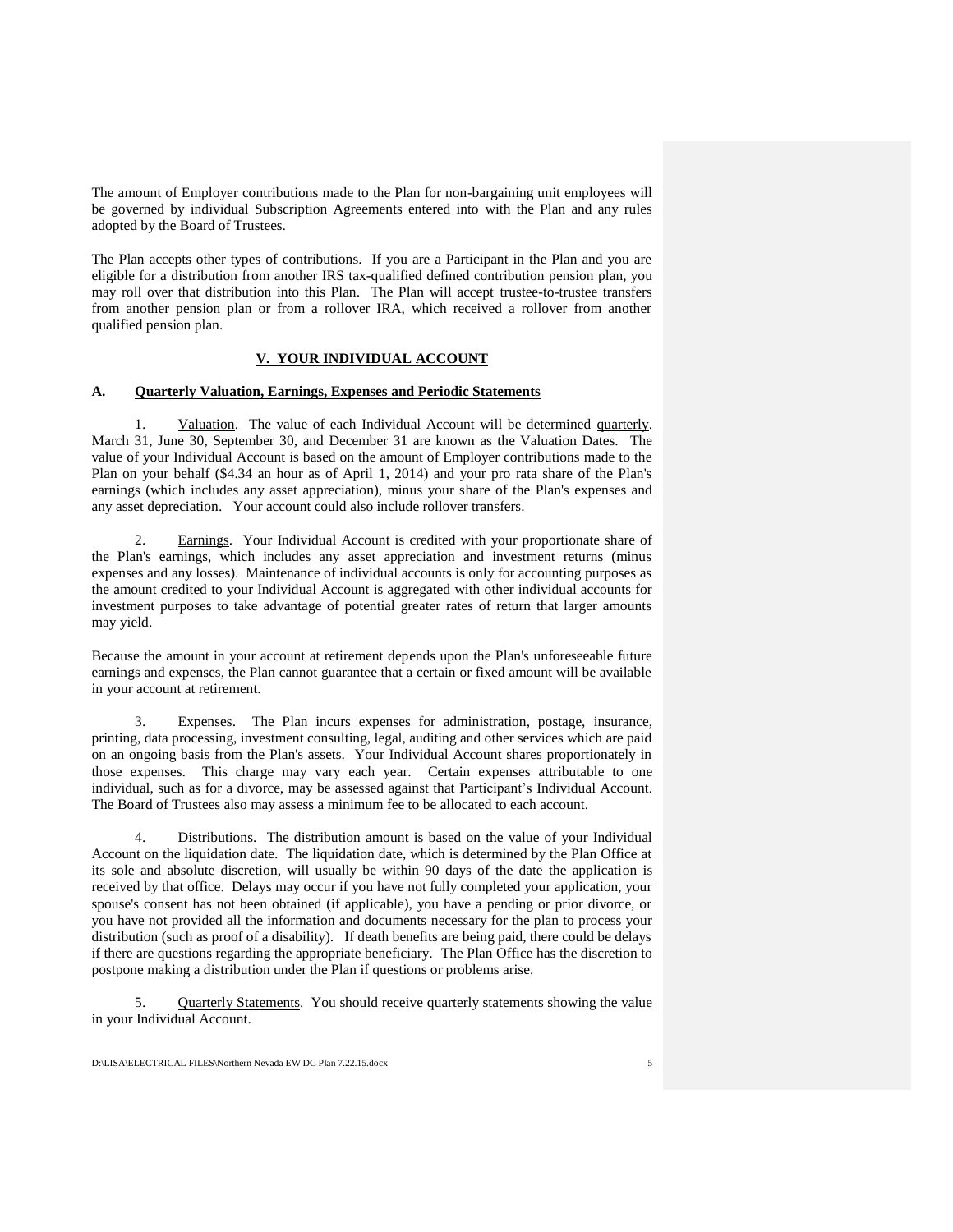6. The Plan Accepts Rollovers. The Plan accepts rollovers from other eligible retirement plans. If you have other retirement plan accounts, you may be able to transfer your balances directly into the Plan. Specifically, you may roll over amounts from the following sources to this Plan:

- $\bullet$  qualified employee 401K or other pension plans;
- $\bullet$  403(a) and 403(b) annuity plans;
- government plans (Code Section 457 plans);
- Individual Retirement Accounts (previously rolled over from a qualified retirement plan).

Consolidating your accounts can make your retirement benefits easier to manage, while retaining the tax advantages you currently enjoy. Funds rolled over into the Plan are subject to the same withdrawal rules under the Plan. Contact the Plan office for rollover details and assistance with rollover eligibility and process questions. Keep in mind that fees may apply when closing and consolidating accounts. Moreover, the Plan does not permit a distribution of such rolled over amounts unless the Participant is otherwise eligible for a distribution (such as being retired).

#### **A L E R T: If You Find Errors in Your Information or Statement.**

**If you find errors in your statement you should notify the Plan Office immediately. If you notice any errors in your hours, rates, contributions or otherwise or you have any questions regarding your statements, you should notify the Plan Office immediately.**

#### **B. Benefit for Certain Military Service.**

Pursuant to various military veterans' laws including the Veterans' Reemployment Rights Act and USERRA (the Uniformed Service Employment and Reemployment Rights Act), an authorized leave of absence due to certain military service in the United States Armed Forces is considered Covered Employment provided that you comply with the requirements of applicable federal law, the Plan and any rules established by the Board of Trustees. **This Plan provides such credit only for military service for which the Plan is required to provide under applicable federal law**. (Covered Employment is employment under a collective bargaining agreement with IBEW Local 401 which requires employer contributions to this Plan.) The Plan also is in compliance with the Heroes Earnings Assistance and Relief Tax Act ("HEART").

To be entitled to credit for military service, you must have been working as a Covered Employee during the 90 days prior to your commencement in the Armed Service, have returned to work as a Covered Employee within the time required by federal law following your discharge from the Armed Service, have been honorably discharged, and served more than 90 days but less than than five years in such military service. (Under federal law, there are some exceptions to this five year rule.) The Board of Trustees has the absolute discretion to determine whether you meet the military service requirements and may require that you certify periods of employment if the Plan is unable to determine your beginning and ending dates of employment and provide any other pertinent information or documentation.

USERRA applies to persons who perform duty, voluntarily or involuntarily, in the "uniformed services." These services include the Army, Navy, Marine Corps Air Force, Coast Guard, and Public Health Service Commissioned Corps. Federal training or service in the Army National Guard and Air National Guard also provide rights under USERRA. Uniformed service includes active duty, active duty for training (such as drills), and initial active duty training.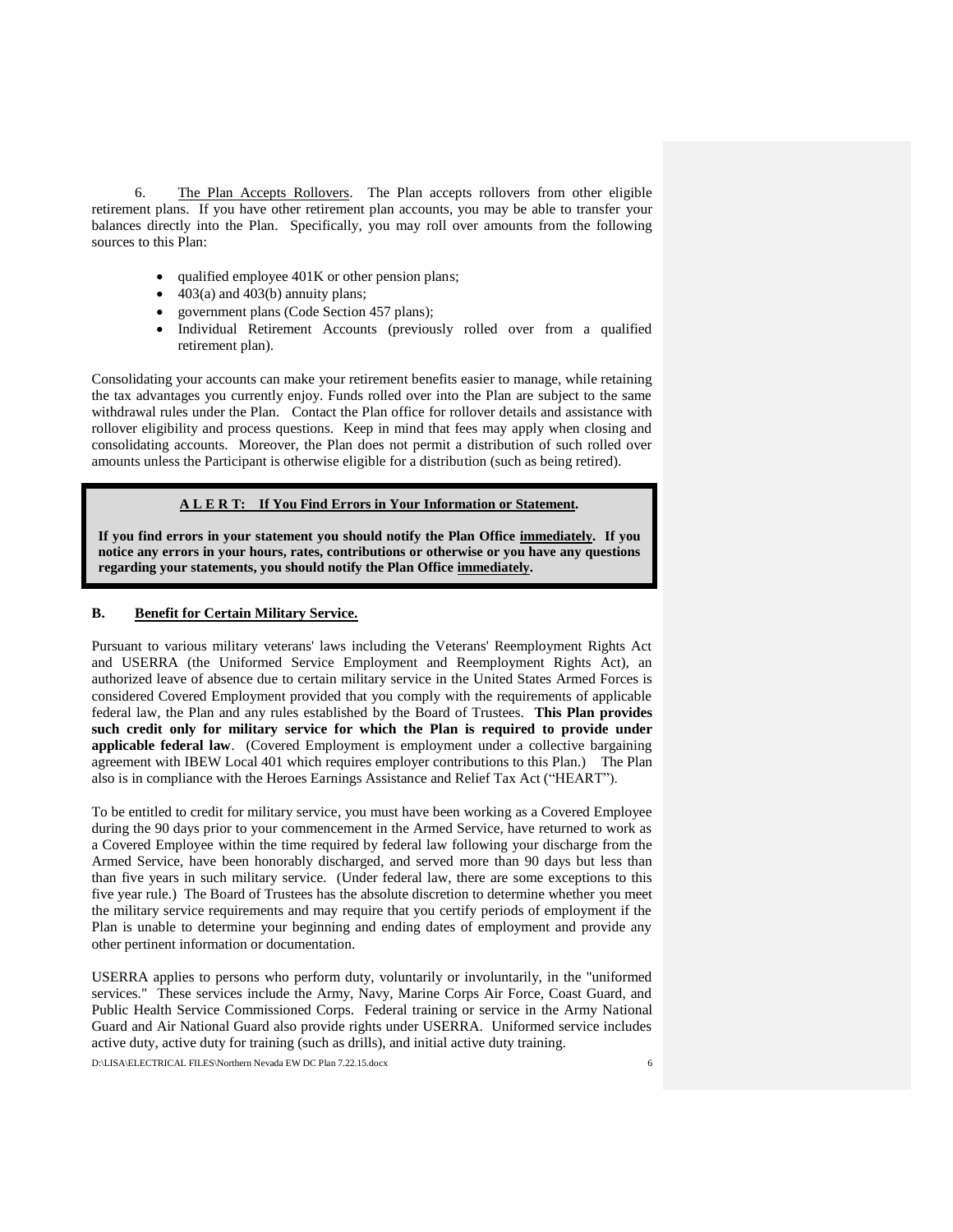In determining your Employer contributions, the Plan will calculate the Employer contributions that were made to the Plan on your behalf based on the average of the contributions made on your behalf during the Plan Year immediately preceding the date you commenced such service, or if greater, by using the Plan Year in which you entered the Armed Services. Such amounts shall be considered an expense of the Plan to be shared among the Participants.

If your military service did not exceed 90 days, you may be entitled to benefits for that period under the Uniform Services Employment and Reemployment Rights Act of 1994.

#### **C. IRS Benefit and Contribution Limits**

Congress has established annual limits on Employer contributions and benefits. The amount of contributions that can be allocated to your Account for any Plan Year is limited by law to the lesser of 100% of your Compensation or the annual IRS-established dollar limit, which is \$52,000 for the Plan Year 2014, and which will thereafter be the amount set annually by law, adjusted periodically to account for inflation. This limitation does not apply to the amount of earnings that can be allocated to your Account, to the amount of any Rollover Contributions you can make to the Plan, or to any other funds transferred to this Plan on your behalf from another qualified plan. Although it is anticipated that these rules should not affect your benefits, they are contained in the Plan because of IRS requirements.

#### **VI. APPLICATION AND ELIGIBILITY FOR BENEFITS**

#### **A. Eligibility to Receive Your Benefits**

To receive your benefits once you are eligible for such benefits, you should file an application in a form and manner prescribed by the Plan within 60 days of your anticipated retirement or benefit commencement date. Applications may be obtained from the Plan Office.

To avoid delays, you should submit with your application:

- your intended retirement date or benefit commencement date;
- proof of age (your birth certificate), and that of your spouse if you are married (if you desire a joint and survivor annuity form of benefit);
- your social security number, and if married, your spouse's social security number;
- proof of marriage, if applicable (marriage certificate);
- Court-approved Qualified Domestic Relations Order and/or any Final Judgment in your divorce action, including any marital settlement agreement or other pertinent divorce papers.

If you will be receiving a monthly pension benefit from the Plan, your pension is effective the first day of the month following the date you file your completed pension application and you are eligible to receive your benefits. Benefit checks are prepared effective as the first day of each month. Benefits are paid as soon as it is administratively feasible after all contributions are received and your application is processed. Thus, filing a timely application is important.

For any benefit option in which monthly or other periodic payments are made to a Participant, the benefits commence as of the first day of the month following the date a Participant has reached his or her designated retirement age and has otherwise satisfied the conditions of eligibility. By way of example, a Participant who attains age 65 (or any other age, such as 55,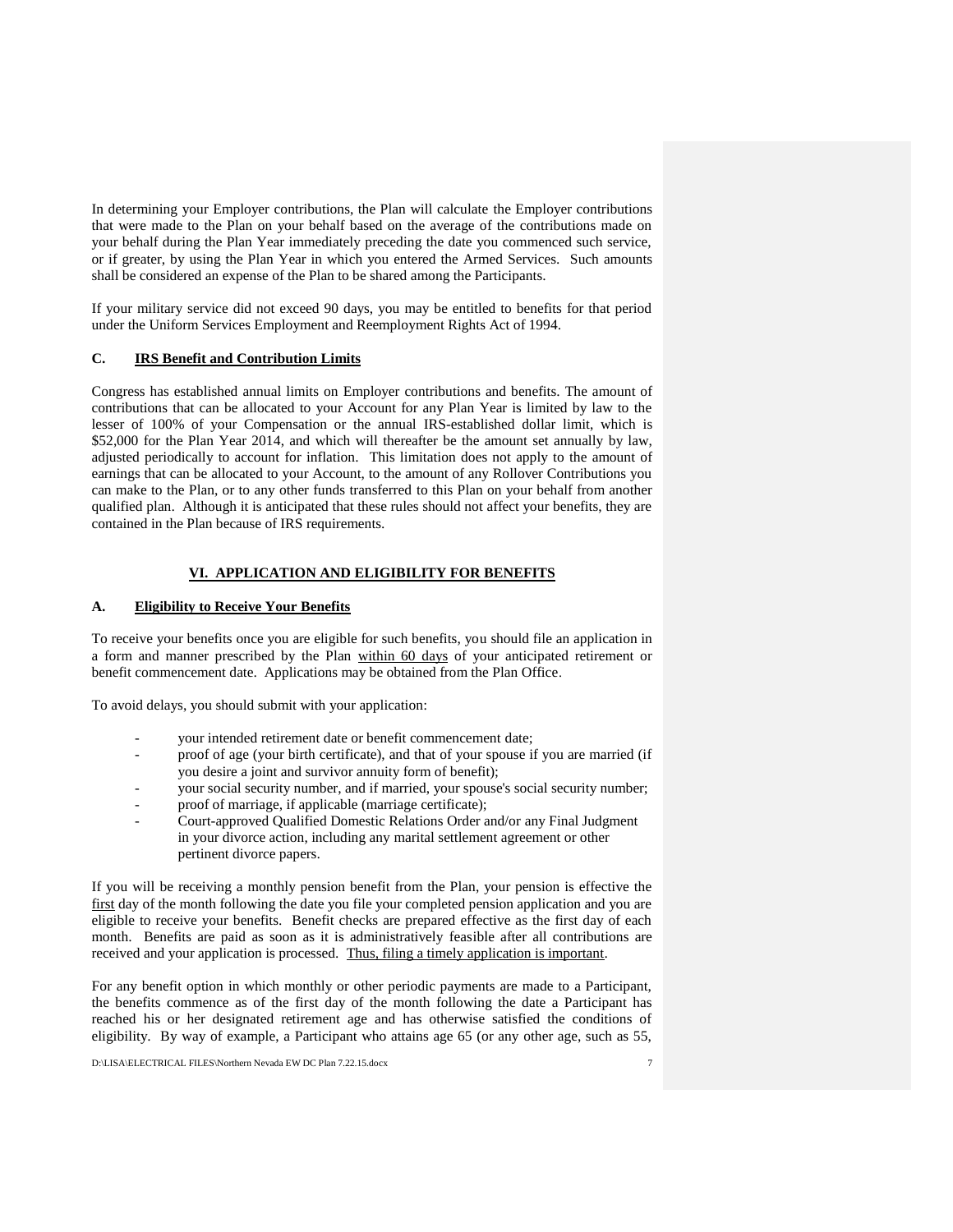the Plan's early retirement age) on June 1 or 2 or any other date in June, will have his or her pension commence as of July 1. This also applies to any monthly payments commencing prior to early retirement date, such as for a termination of employment and/or disability retirement

If you are eligible for a lump sum distribution of a portion or all of your Individual Account, the Plan Office will attempt to make the distribution within a reasonable period. In most instances, your benefit check will be issued within 60 days of the Plan Office's receipt of your completed pension application. If, however, you have a pending divorce, you have not obtained a required spousal consent or otherwise fully completed the application and provided the necessary documentation (such as to confirm a disability), there could be delays in processing your distribution.

#### **B. Reasons for Distribution of Your Benefits/Eligibility for Benefits**

To be entitled to receive your Plan benefits you must terminate your employment, file a timely complete benefit application and satisfy one of the following requirements:

1. **Normal Retirement-Attain Age 62.** You attain age 62, the Plan's Normal Retirement Age.

2. **Early Retirement-Attain Age 55**. You terminate your Covered Employment, attain age 55, the Plan's Early Retirement Age, or thereafter, and file a written certification that you have terminated or are intending to terminate your Covered Employment and/or any other employment in the electrical industry prior to your benefit commencement effective date**. This option is available only once prior to 62.**

3. **Financial Hardship Pursuant to IRS Guidelines**. Pursuant to IRS guidelines, a Participant may be entitled to a distribution from the Plan because of a financial hardship as set forth below. The amount distributed cannot exceed the amount required to relieve the hardship, including amounts necessary to pay any federal or state income taxes or penalties reasonably anticipated to result from the distribution. **A hardship distribution will be made in a lump sum payment.**

a. Definition of Financial Hardship. Financial hardship means an immediate and heavy financial need for which the Participant lacks available resources to satisfy. A Participant must certify under penalty of perjury that there are no other assets available. The following financial needs will be considered immediate and heavy:

- i. Expenses previously incurred for (or expenses necessary to obtain) medical care that would be deductible under Internal Revenue Code §213(d) (determined without regard to whether the expenses exceed 7.5% of your adjusted gross income);
- ii. Costs directly related to the purchase of a principal residence for the Participant, including the down payment (excluding mortgage payments);
- iii. Payment of tuition, related educational fees (such as the cost of books), and room and board expenses, for up to the next twelve (12) months of post-secondary or similar education for the Participant, the Participant's spouse, children, or other dependents;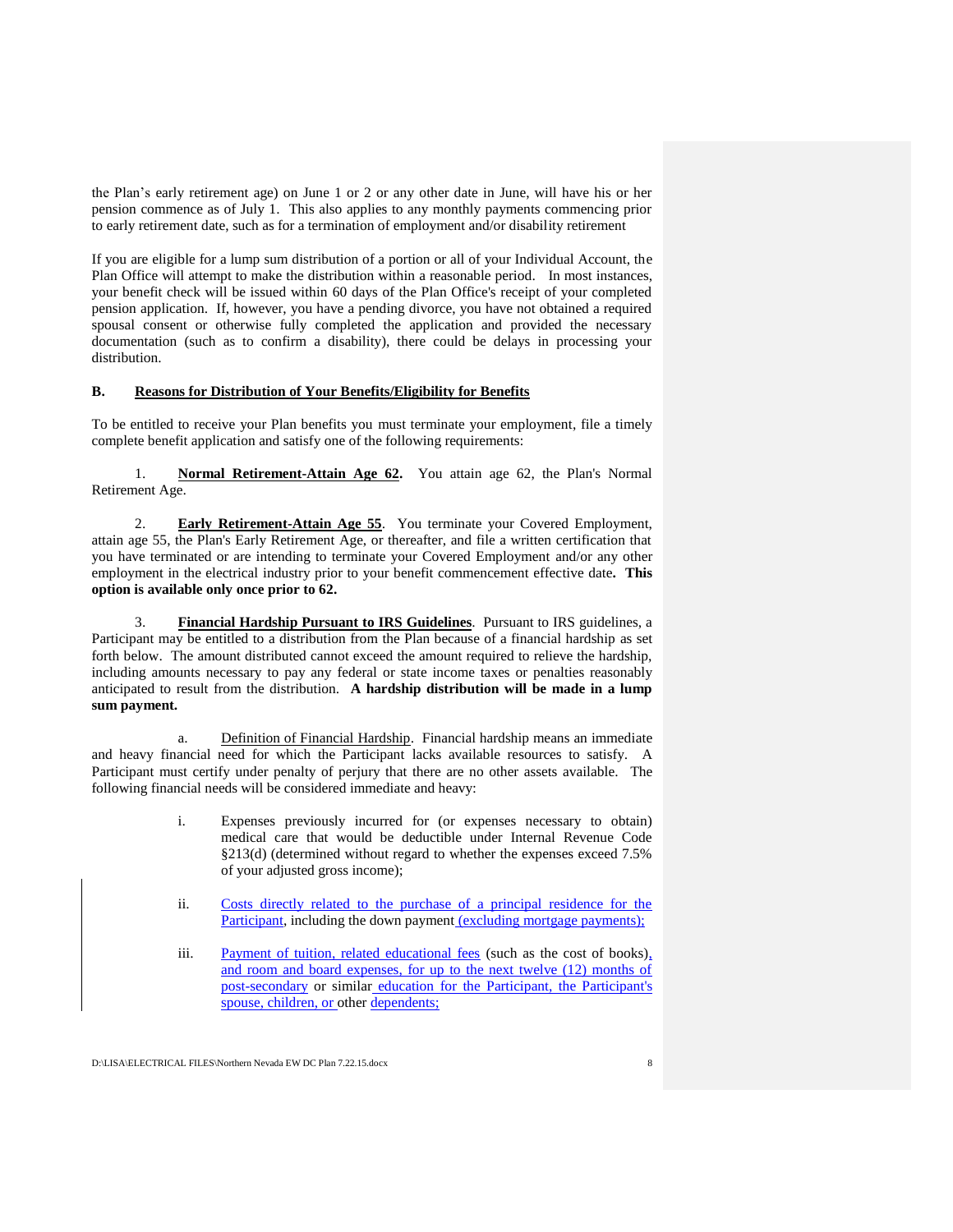- iv. Payments necessary to prevent the eviction of the Participant from the Participant's principal residence or the foreclosure on the mortgage on the Participant's primary residence;
- v. Payments for burial or funeral expenses for the Participant's deceased parent, spouse, children or dependents; or
- vi. Payments for repair expenses of the Participant's principal residence that would qualify for the casualty deduction under Internal Revenue Code §165 (without regard to whether the loss exceeds 10% of adjusted gross income).

b. Safe Harbor Deemed Distributions. A hardship distribution will be deemed to be necessary to satisfy a financial hardship if the Participant has obtained all distributions (other than financial hardship distributions) and all nontaxable loans currently available under all pension plans maintained by his or her Employer.

4. **Small Account Balance-Left Industry**. A Participant who has not had Employer contributions made or required to be made to the Plan for at least twelve consecutive months, who has an Individual Account balance of \$5,000 or less, and who is not working in the Electrical Industry in Northern Nevada, is entitled to a lump sum distribution from the Plan upon the filing of a pension application with the Plan.

5. **Permanent and Total Disability**. Regardless of your age if you are totally and permanently disabled, you may apply for the funds credited to your Individual Account. You will be considered totally and permanently disabled if you are:

(a) Entitled to a Social Security Disability Benefit; or

(b) In receipt of a life insurance premium waiver from the insurance carrier underwriting the Life Insurance for the Electrical Workers Health and Welfare Plan for Northern Nevada.

The Board of Trustees may periodically require satisfactory evidence of continued disability. You must provide the Plan Office with such proof of your disability deemed necessary. The Board of Trustees has the sole discretion to determine whether you are disabled.

If you are married, the normal form of benefit for the disability benefit will be the Joint and 50% Survivor Annuity, unless waived by you and your spouse as set forth in Article VII below.

6. **No Contributions for 30 Months/Less than \$15,000**. A Participant who has not had Employer contributions made or required to be made to the Plan for at least thirty consecutive months (2-½ years), who has an Individual Account balance of \$15,000 or less, and who is not working and has not worked in the Electrical Industry in Northern Nevada during the period in which no contributions have been made to the Plan, is entitled to a lump sum distribution from the Plan upon the filing of a pension application with the Plan.

**Formatted:** Font: (Default) Times New Roman, Font color: Auto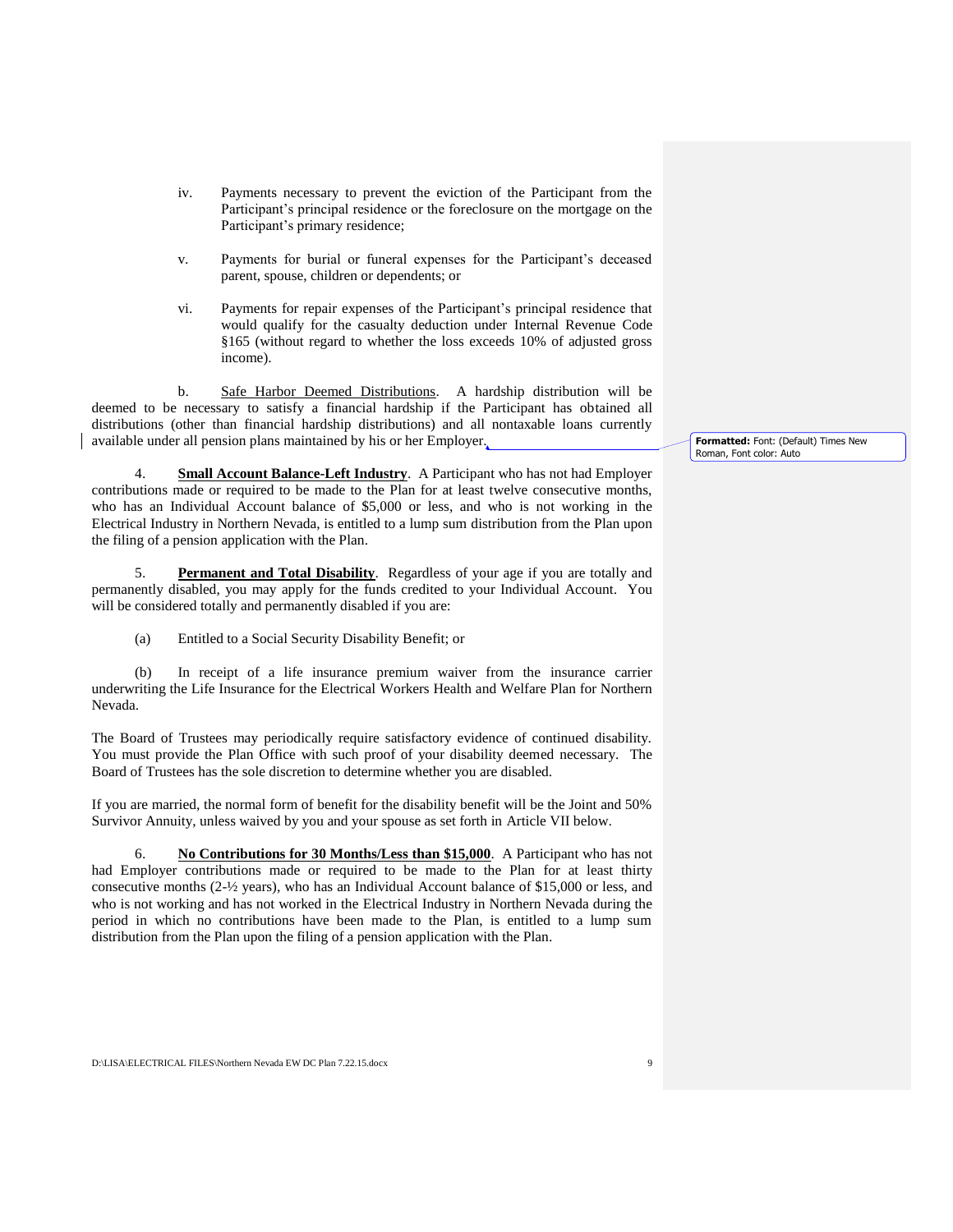#### **WARNING – POTENTIAL ADVERSE TAX CONSEQUENCES (Pre-Age 55 Distribution-Potential Tax Penalties)**

the Code, or you roll over the benefits to a traditional IRA or other qualified Employer<br>pension plan Under the Internal Revenue Code, if you begin receiving your benefits from the Plan upon termination of employment before age 55, to avoid paying a penalty to the Internal Revenue Service (and the State of California, if applicable), your pension payments will have to be paid in a series of substantially equal periodic payments over your lifetime or the joint lives of you and a beneficiary, unless you meet the definition of disability or other exceptions in pension plan.

7. **Terminal Medical Condition**. A Participant who is not currently working in Covered Employment who has a terminal medical condition based on sufficient medical evidence is entitled to a distribution from the Plan upon the filing of a completed pension application with the Plan. The Plan has the right to seek an independent medical opinion to document the Participant's medical condition.

#### **VII. PAYMENT OF BENEFITS**

#### **A. Normal Forms of Benefit**

1. Joint & Survivor Annuity. For a Participant who has been married for at least one year (at the time of retirement), ERISA requires that the Plan's normal form of retirement and disability benefit is a Joint and 50% Survivor Annuity (unless your Individual Account balance is \$5,000 or less). (Pursuant to IRS Guidelines, a same-sex spouse is treated in the same manner as an opposite sex spouse.) The Joint and Survivor Annuity provides a reduced lifetime pension, and after your death, a lifetime pension for your surviving spouse equal to one-half the monthly pension amount paid to you. If you select a Joint and Survivor Annuity benefit, the Plan will use your Individual Account balance to purchase an annuity from an insurance company or other entity at then current market rates or otherwise provide you with such a benefit. Monthly payments made directly from the Plan to you or your spouse will terminate when your Individual Account balance reaches zero if you and/or your spouse live longer than the ages projected under the life expectancy tables. With the consent of your spouse you may waive the Joint and Survivor Annuity and select one of the benefit options described in Section B below.

2. Spousal Waiver/Beneficiary Designation. Pursuant to federal law, if you are married, you are not permitted to designate a beneficiary other than your lawful spouse without your spouse's written consent before a notary or Plan representative. Moreover, if you are married, your spouse's election to select a benefit other than the Joint and Survivor Annuity is effective only if your spouse provides written consent to such election and such consent is witnessed by a Plan representative or notary public. Neither the beneficiary nor the form of payment can be changed without spousal consent. If you subsequently desire to revoke such beneficiary designation and choose another non-spouse beneficiary, your lawful spouse must consent to such revocation and/or alternative beneficiary selection. This section also applies to a same-sex spouse.

If you retire on a Joint and Survivor Annuity and subsequently divorce your spouse, your pension will not be increased to the level you would have received had this coverage not been provided. In most instances (i.e. unless a court order provides otherwise), your former spouse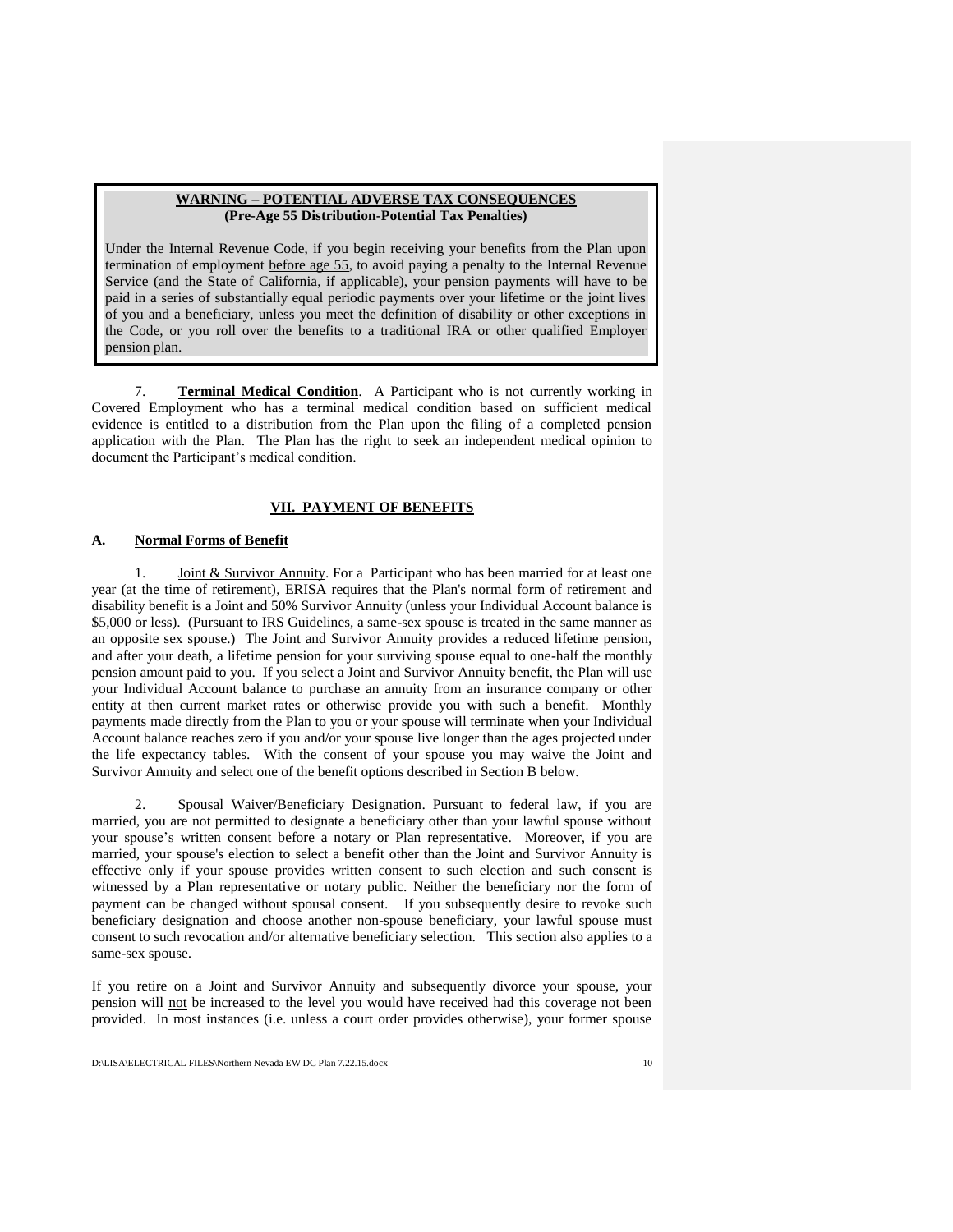will continue to be entitled to his or her portion of your pension. **Moreover, if you late remarry, you may not transfer your former spouse's benefit to your new spouse.**

3. Single Life Annuity Single Participant. Under federal law the normal form of benefit for a single Participant is a single life annuity, which is a series of monthly pension payments intending to extend for the balance of your life. Under the life annuity option, payments end when you die. A married Participant, with spousal consent, also may select this form of benefit. If you choose this option the Plan will use your Individual Account balance to provide such annuity from an insurance company or other entity at then current market rates, or determine your monthly benefit based on standard life expectancy tables as required under applicable law. Regardless, monthly payments made directly from the Plan will terminate when your Individual Account balance reaches zero even if you live longer than the age projected under the life expectancy tables.

4. Notice Requirement. A married Participant and his lawful spouse may **elect not to receive** the Joint and Survivor Annuity during a one hundred-eighty (180) day period ending on the Participant's Annuity Starting Date by filing a written waiver of such annuity option with the Trust on such form (including written spousal consent before a notary or Plan representative) and in the manner as the Plan Office requires.

#### **B. Other Benefit Options**

The Plan contains the following benefit options that you may elect in lieu of the Joint and Survivor or Life Annuity once you are entitled to commence receiving your benefits (for example, terminating your Covered Employment if you are under age 59½), subject to the Plan's spousal consent requirements:

1. **Lump Sum Payment**. You may elect a withdrawal of your entire Individual Account in a lump sum distribution upon reaching age 62 and retiring or upon qualifying for a total and permanent disability.

#### **Small Account Rule**

Pursuant to the Internal Revenue Code, if your Individual Account balance is \$5,000 or less and you are entitled to a distribution from the Plan, the Plan will distribute such amount in a lump sum. You have no choice in the decision and no spousal consent is required.

2. **Partial Lump Sum Payment Followed by Periodic Payments** . You may elect a partial lump sum distribution of your Individual Account followed by fixed periodic payments (as summarized in number 3 below).

3. **Periodic Monthly Payments**. You may elect consecutive monthly payments not to exceed your life expectancy or the joint life expectancies of you and a designated beneficiary until your account is exhausted. During such period, your Individual Account continues to be credited or charged with its share of the Plan's earnings and expenses. The final payment may be in a different amount.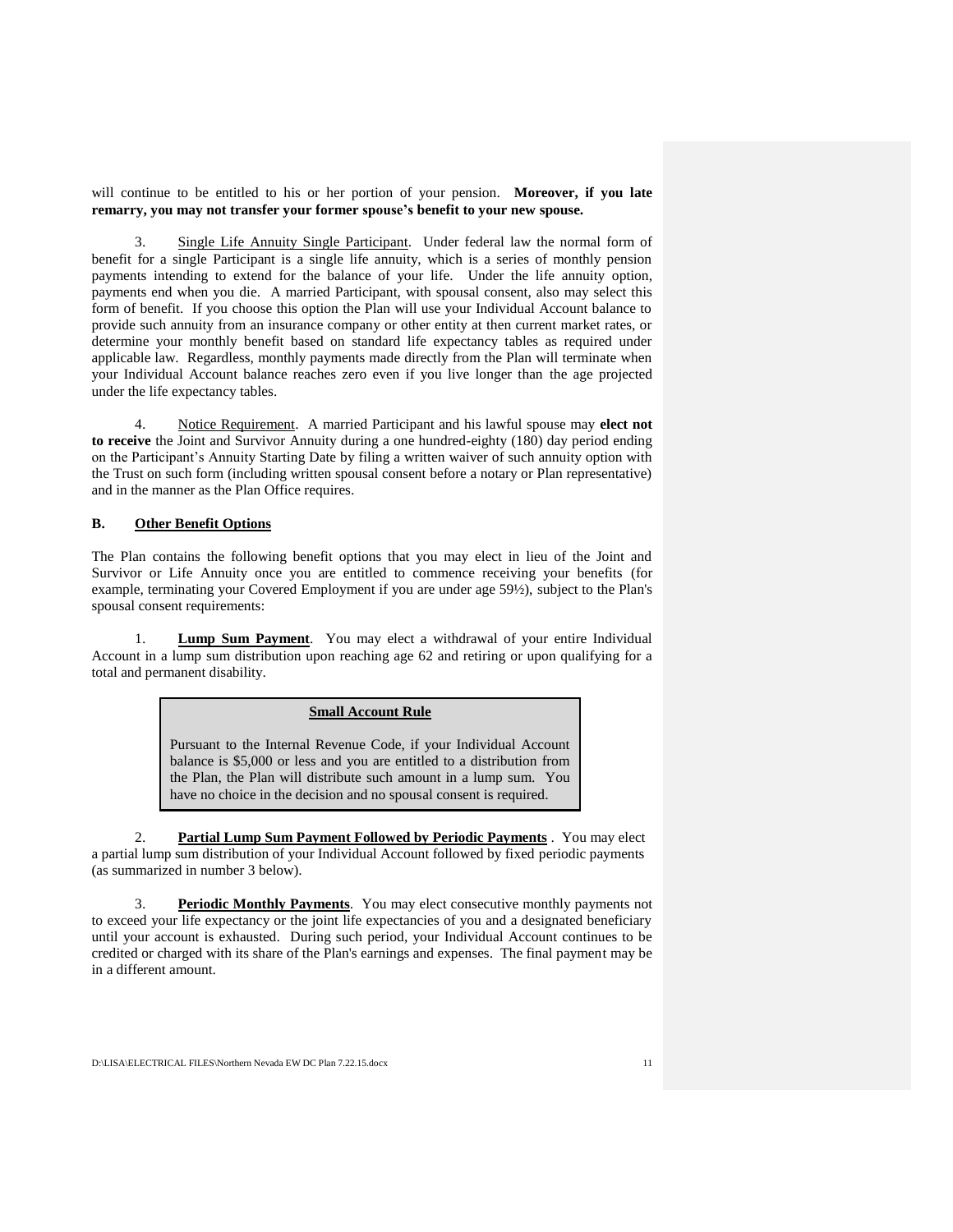#### **Option to Convert to Lump Sum**

If you elect to receive your benefits in periodic or specified monthly payments, you may, at a later date, elect to have the remaining balance in your Individual Account paid in a lump sum (subject to spousal consent).

The periodic payments will terminate when the account is exhausted, which may occur if the Participant lives longer than the period of payments selected. The periodic payments and any other payment option under the Plan may be facilitated through an insurance company or other entity or provided in any manner deemed reasonable by the Trustees or their delegate, and subject to Internal Revenue Code distribution requirements.

**Specified Monthly Payments**. Specified monthly payments in \$100 increments. The rules in number 3 above also apply to this option.

5. **Optional One-Time Adjustment of Monthly Benefit**. A Participant receiving monthly pension benefits may, on a one-time basis only, request a change in the amount of monthly benefits to be received, subject to applicable Internal Revenue Code distribution requirements.

#### **ALERT--Mandatory Distribution At Age 70-1/2**

Pursuant to Internal Revenue Code requirements, upon attainment of April 1 of the year following the date you attain age 70-1/2, your monthly benefit may have to be increased to ensure that the payment period for your pension does not exceed your life expectancy or the joint life expectancies of you and a designated beneficiary.

6. Partial Lump Payment Once a Year. A Participant may elect to take a partial lump sum benefit once a year. (You may want to consult with a tax advisor to ensure that such a change does not adversely affect your estate plan or IRS taxation rules.)

7. Joint and 75% Survivor Annuity. A Participant may elect a benefit providing monthly payments during the continued lifetime of and after the death of the Employee but reduced to 75% and payable to the spouse during the spouse's lifetime after the death of the participant. The benefit will be paid similar to the manner in which the Joint and 50% survivor is paid except that 75% will be substituted for 50%. Benefit levels are adjusted accordingly. During your lifetime, you will receive monthly benefits at a lower level than you would with the Life Annuity Form. Moreover, if your spouse is much younger than you, benefits will be reduced more than if you were close to the same age or if your spouse is older than you. The reason is that statistically speaking, the younger spouse is likely to receive benefits over a longer period of time.

8. Joint and 100% Survivor Annuity. This benefit is similar to the benefit described in number 7 above except that 100% is substituted for 75%.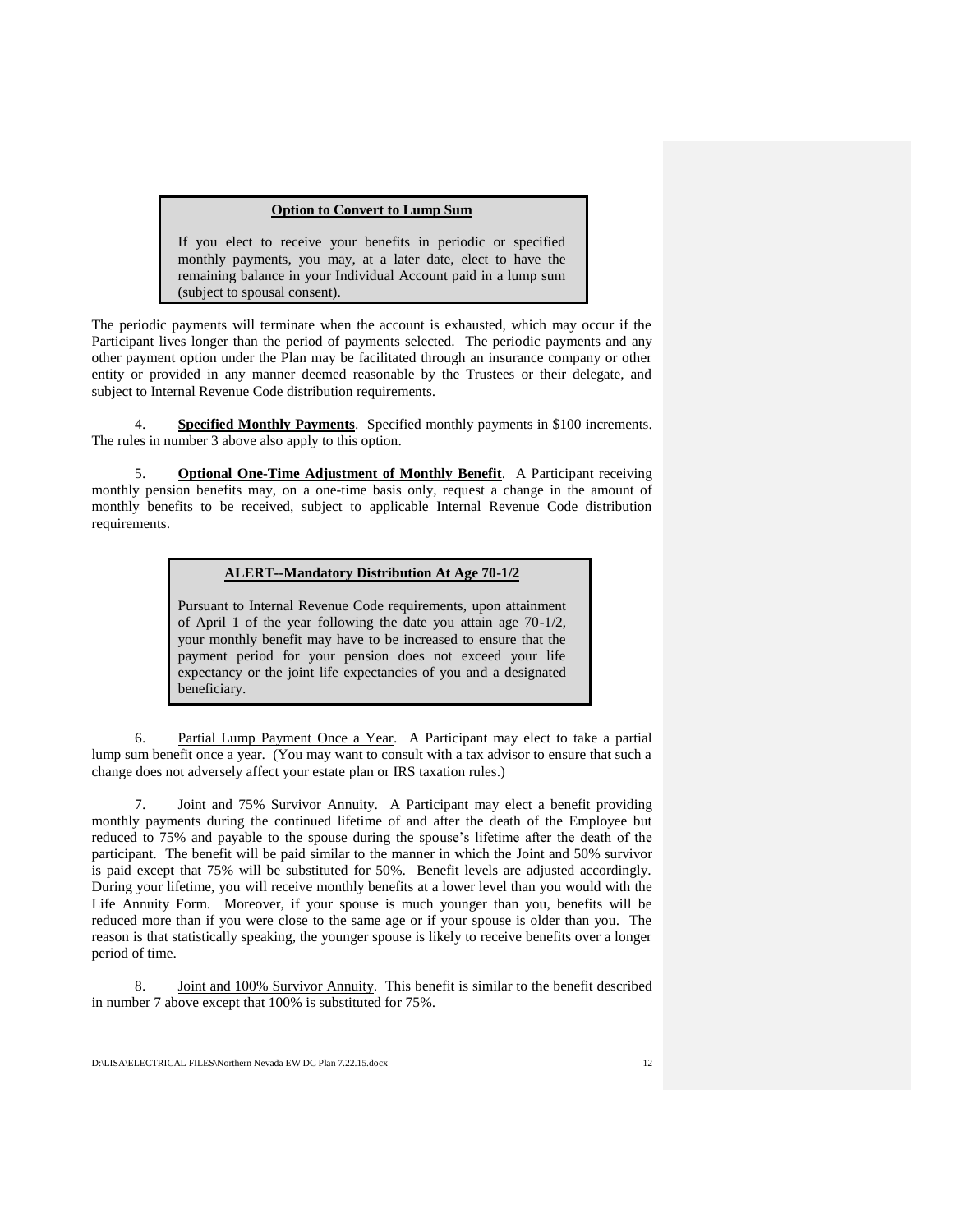#### **VIII. IRS AND OTHER DISTRIBUTION RULES/DIVORCE ORDERS (QDROS)**

#### **A. IRS Required Distributions**

Under the Internal Revenue Code, the Plan must commence paying your benefits no later than April 1 following the year you attain age 70-½ or the date you retire, whichever is later. This is known as your Required Minimum Distribution or "RMD". Although you may take your first RMD by the end of the calendar year in which you turn 70-½, you can delay taking that first distribution until April 1 of the year following the year in which you turn 70-½. If you choose to delay the first RMD, you will have to take two distributions in that same year (the second one by December 31). Consequently, you will want to compare the advantage of leaving the money in your account with the tax consequences of taking two distributions in one year. All subsequent RMDs must be taken by December 31 of each year.

A Participant who attains age 70-½ may elect to receive his or her benefits regardless of whether he or she retires. Upon attainment of age 70-½, the Board of Trustees must, if you are receiving periodic or specified monthly payments, ensure that your payments are paid over a period that does not exceed your life expectancy or the life expectancy of you and a designated beneficiary. Your RMD is calculated each year according to IRS guidelines. If you take only your RMD, the remaining part of your Individual Account balance can remain in the Plan and continue to be taxdeferred. You can take more than the minimum. **Not taking the RMD, however, will result in a significant penalty.** (If you own five percent or more of a contributing employer, the Plan will be required by IRS rules to commence paying your benefit at age 70-½ even if you are still working.)

Federal income tax withholding applies at the rate of 10% unless you elect some other rate or you elect not to have withholding apply. For any Lump Sum distribution the IRS requires 20% withholding. Certain states also require state tax withholding. You will owe income tax on the distribution. You cannot roll the RMD portion of your pension into an IRA or retirement plan.

#### **WARNING—POTENTIAL IRS PENALTY ASSESSED AGAINST YOU** (If your benefits do not commence when you reach Age 70-1/2)

whichever is later. If you are a 5 percent owner you must begin receiving your benefits at age Pursuant to the Internal Revenue Code, the Plan contains certain other benefit distribution rules. The IRS assesses a severe penalty against you if you do not begin receiving your pension benefits by April 1 of the year following the date you attain age 70-1/2 or the date you retire, 70-1/2 even if you are still working.

#### **B. Internal Revenue Code Distribution Rules**

Pursuant to the Internal Revenue Code, the Plan contains certain other benefit distribution rules. First, if you die after payment of your Individual Account has commenced and a portion of your Individual Account remains to be paid, the payments to your beneficiary must be made at least as rapidly as provided in the form of payment being made at the time of your death.

Second, if your death occurs before distribution of your Individual Account has begun, distribution of your Individual Account must be completed by December 31 of the calendar year containing the fifth anniversary of your death. If, however, your benefits are payable to a designated beneficiary, the distribution may be made over the life (or life expectancy) of the designated beneficiary, but payments must commence on or before December 31 of the year immediately following the year in which you died. If your spouse is the beneficiary, however,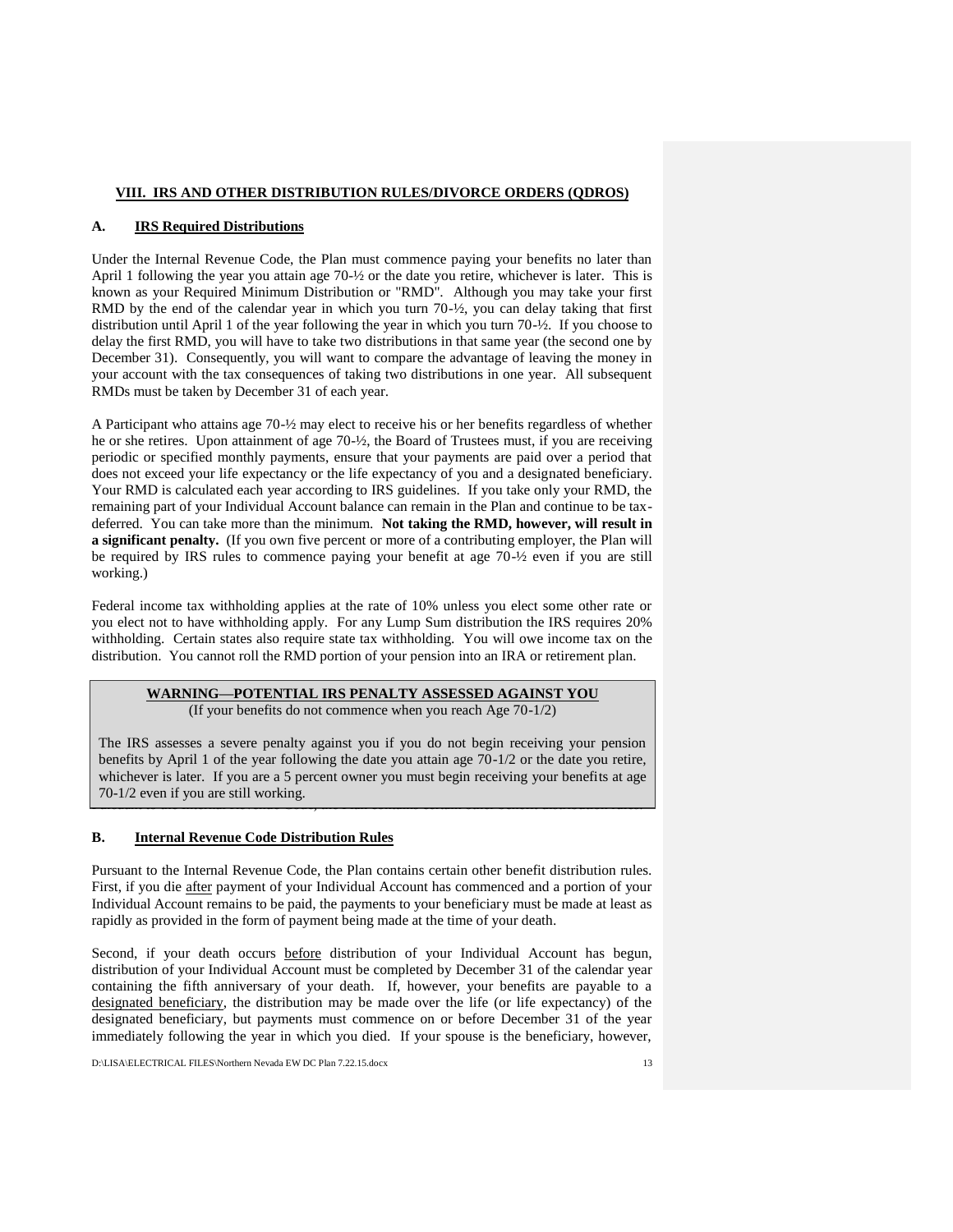he or she does not have to commence receiving benefits until the April 1 following the year you would have attained age 70-1/2.

#### **C. Rights of Former Spouse - Domestic Relations Orders**

If you are divorced your former spouse may be entitled to a portion or all of your pension. The Plan is required by federal law to comply with a court order that awards a portion or all of your pension benefits to a former spouse, child or other alternate payee if the order qualifies as a Qualified Domestic Relations Order ("QDRO") as defined in ERISA.

A QDRO is a court order that creates or recognizes the existence of a former spouse's or child's (or other alternate payee's) right to receive all or a portion of your accumulated pension benefits.

Benefit payments to a former spouse under a QDRO may begin at any time after the order is approved by the Court.

When you file your Pension application, you are required to provide the Plan Office with information on any pending or prior divorce action (even old divorce orders). This includes a Final and/or Interlocutory Judgment, marital settlement agreement and any related documents.

You, your spouse or former spouse may request the Plan's procedures for handling domestic relations orders which includes a sample order containing sample language acceptable to the Plan. You or your attorney (or your spouse or her attorney) may submit a proposed QDRO to the Plan's legal counsel prior to submission to a court. Counsel will then provide notice of any required changes. The Plan assesses a \$500 QDRO administration fee, which is shared equally between the Participant and spouse (unless the Court Order specifies otherwise).

#### **WARNING: PENDING DIVORCE MAY AFFECT YOUR PENSION**

Unresolved disputes regarding a divorce and your pension benefits may delay payment of your pension**.** 

If the Plan is notified of a pending divorce action or receives a court pleading known as a "Joinder Request" or a similar document, the Plan has the discretion to delay paying your Plan benefits for a reasonable period to allow time for the parties to prepare a QDRO, even if your pension application is on file. If it appears that your former spouse or other alternate payee is seeking only a portion of your pension, the Plan may, at its discretion, distribute to you that portion of your pension benefit that is not addressed by the pending QDRO. Moreover, if a spouse or other person fails to pursue a QDRO in a timely manner, the Plan may proceed with a distribution.

#### **D. Your Benefits Cannot be Assigned in Most Situations**

You may not borrow against or otherwise pledge any part of your Individual Account balance as security or collateral for a loan or otherwise transfer your rights. Your pension is exempt from claims of creditors, such as garnishments or executions, except for certain divorce and child support orders as set forth in Section C above, certain Internal Revenue Service liens, and as is otherwise required by applicable law.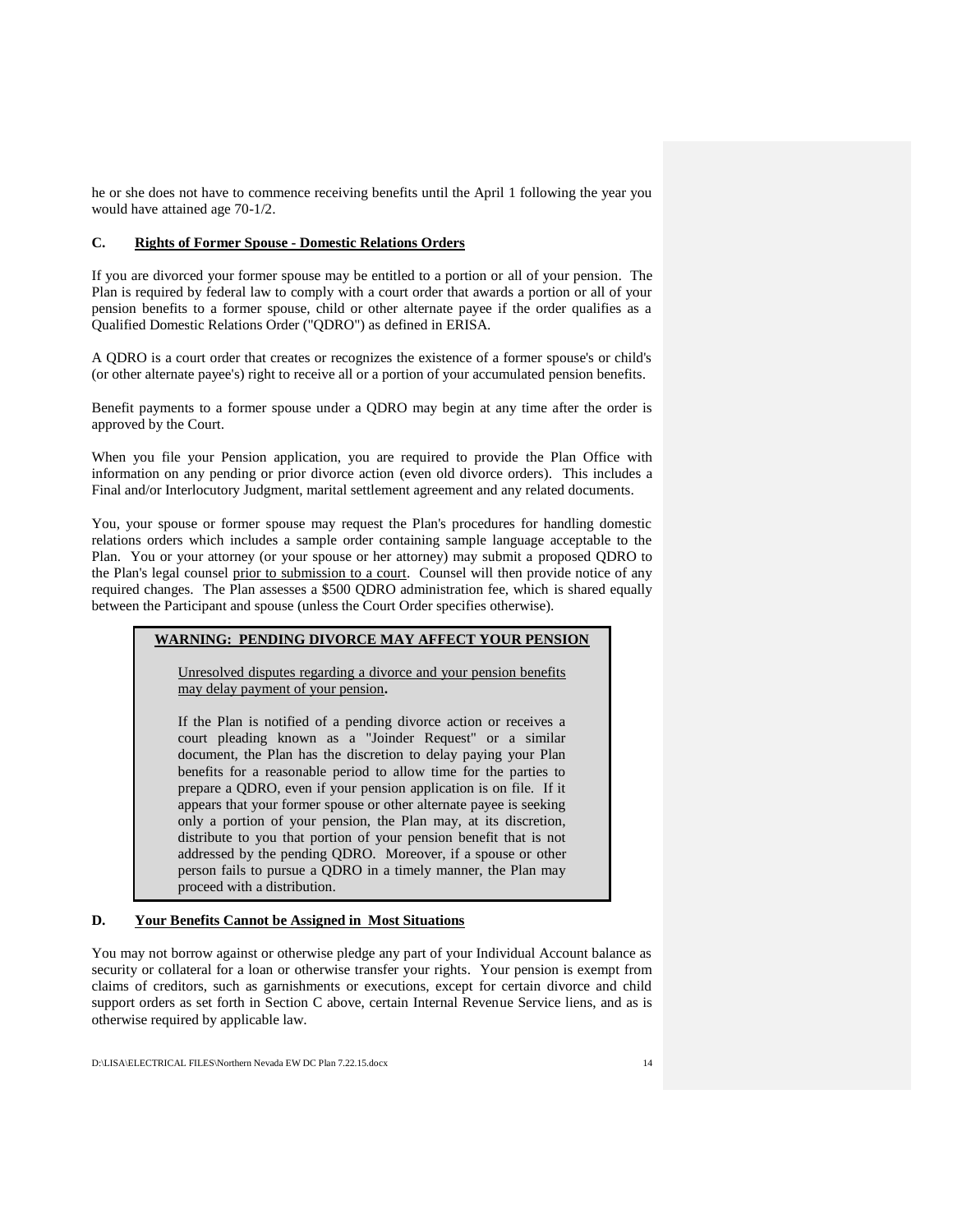#### **E. Overpayments Recoverable by the Plan**

As a Participant or beneficiary, you are entitled only to the amount and form of benefits described in the Plan document, as amended from time to time. **If you receive an improper amount or benefit from the Plan and you become aware of that fact, the Plan requires that you notify the Plan Office of the overpayment and repay the excess amounts.**

If you or any beneficiary receives an overpayment of benefits, the Plan will reduce or offset any future benefits to recover the overpayment, unless other arrangements can be made to the satisfaction of the Board of Trustees for the recovery of the overpayment.

The Plan will withhold at least 25% of your pension payments until the overpayment is recovered by the Plan and to the extent permitted by law, the Plan may withhold up to 100% of your monthly payments until an overpayment is recouped. The Plan is also authorized to offset lost earnings on the overpayments and reimbursement to the Plan for any attorney fees and costs incurred by the Plan as a result of the overpayment. The Plan may also file a claim against your estate or any other person or entity if amounts are still owed at your death and there are insufficient funds, including any death benefits payable to your beneficiary, to recover the overpayment. Any funds owed by a Participant to the Plan will be deducted from any death benefits that may be payable as a result of the Participant's death.

#### **IX. DEATH BENEFITS/PRERETIREMENT SURVIVOR BENEFITS**

#### **A Designation of Beneficiary**

You may designate a person or persons to be your beneficiary of your pension benefits if you die prior to taking a full distribution from the Plan but if you are married, your spouse must consent to any beneficiary designation (other than your spouse) and the form of benefit. Each designation of beneficiary or beneficiaries must be in writing, signed, in a form acceptable to the Plan Office and submitted to and received by the Plan during your lifetime.

If no beneficiary has been designated or no designated beneficiary has survived you, distribution of the balance in your Individual Account will be made to your spouse, if any, and if none, in equal shares to your children, natural or adopted; if none survive you, to your parents; then to your brothers and sisters; finally to your estate if there are no survivors.

#### **ALERT: Divorce Invalidates Beneficiary Designation**

If you divorce, any previous designation of your former spouse as a beneficiary prior to your retirement is automatically revoked and is no longer valid. **Thus, when your divorce is final, you should immediately submit a new completed beneficiary form to the Plan Office.**

#### **SECOND ALERT: Marriage Invalidates Beneficiary Designation**

If you marry, any previous designation of a beneficiary other than your new spouse prior to your retirement is automatically revoked and is invalid. **Thus, upon becoming married, you should immediately change your beneficiary (subject to the Plan's spousal consent requirements).**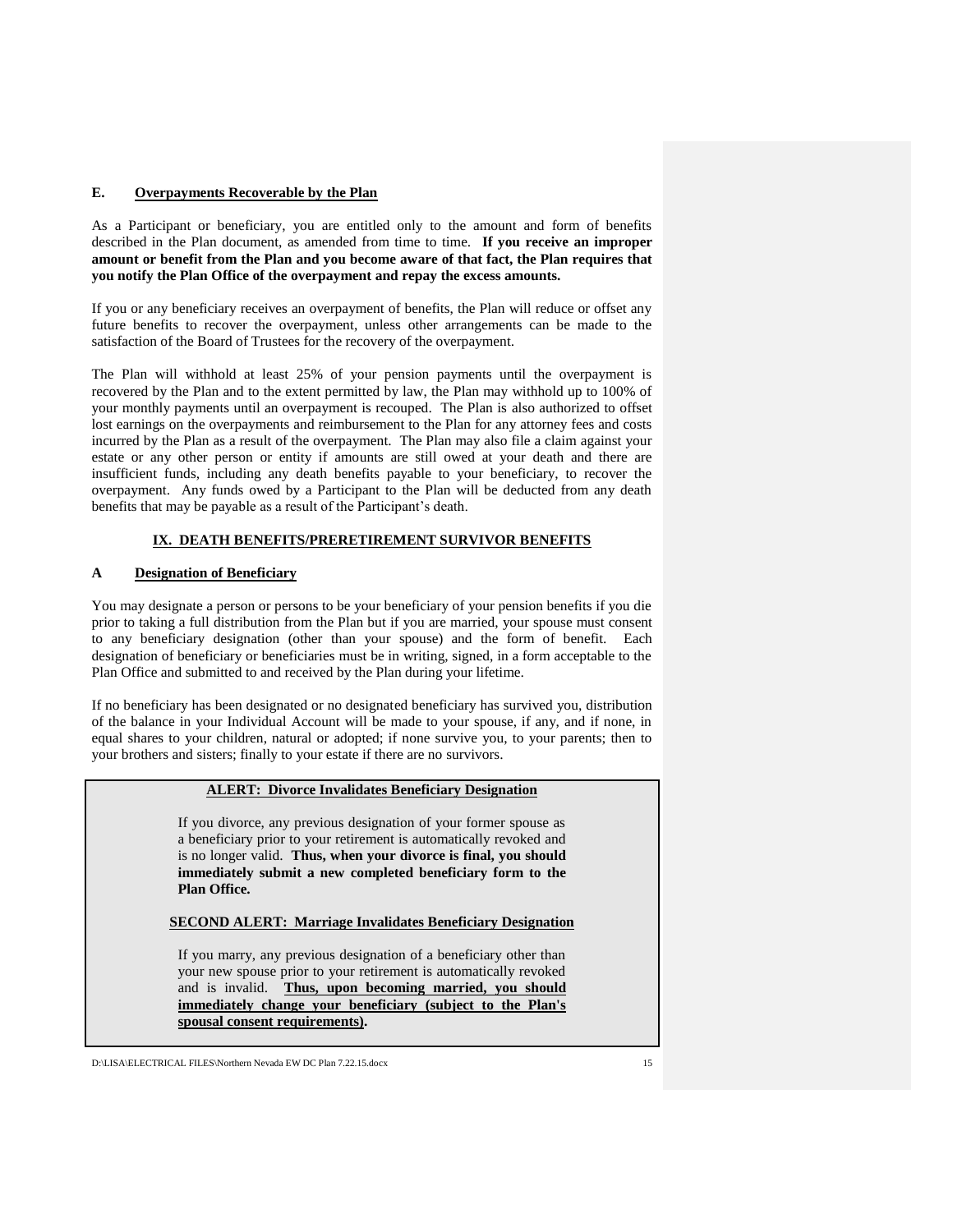#### **B. Preretirement Survivor Annuity—For Surviving Spouses Only**

If you die before retirement or withdrawal of your Individual Account, your surviving spouse (if you have been married for at least one year) will be entitled to a Preretirement Survivor Annuity, which is a survivor pension for life equal to the amount of monthly benefits that can be provided by your Individual Account balance. That annuity is not payable, however, until the Participant would have attained age 55. If your spouse desires such an Annuity, the Plan will use your Individual Account balance to facilitate the purchase of an annuity from an insurance company or other entity at then current market rates or the Plan will otherwise provide the spouse with this benefit. But, this form of benefit may be waived as provided in Section C below.

#### **C. Lump Sum Payment**

Upon your death your spouse may, however, waive the joint and survivor annuity and instead elect payment in a lump sum or one of the other benefit options provided in the Plan as summarized above. Non-spouse beneficiaries are entitled to a lump sum distribution upon your death, and all required information has been furnished to the Plan Office.

Any death benefit payable to a minor under age 18 may be paid to the legally appointed guardian of the minor or, if there be no such guardian, to such adult(s) who has, in the discretion of Plan representatives, assumed principal support of a minor (such as a parent(s)). The Plan may also decide to distribute benefits to a minor, depending upon the circumstances. The Board, and its delegate, have absolute discretion in making such determinations and may delay making a distribution until a beneficiary attains age 18.

#### **D. Non-spouse Beneficiary—Inherited IRA Option**

A non-spouse beneficiary may choose to have any benefits payable paid in a Direct Rollover to an inherited IRA.

#### **X. POTENTIAL LOSS OR DELAYED PAYMENT OF BENEFITS**

You or your beneficiary could suffer a loss in the value of your Individual Account or have payments delayed in at least the following circumstances:

1. **Investment Losses**. The Plan may incur investment losses, such as the depreciation in the market value of the Plan assets, reducing the value of your Account.

2. **Divorce or Child Support Order ("QDRO").** Pursuant to a Qualified Domestic Relations Order, a Court may award a spouse, former spouse, child or other dependent a portion or all of your Individual Account. Payment may also be required by a Court order to be paid to a county or state child support agency. Moreover, the Plan assesses a \$500 QDRO administration fee, which is usually shared between the parties (\$250 each).

3. **Plan Expenses/Small Accounts**. Plan expenses decrease the yield you would otherwise earn on your Plan assets. You may incur a loss if your share of Plan expenses exceeds your contributions and earnings in a Plan Year. Moreover, if your Individual Account balance is small, the Plan's expenses may exceed your account balance resulting in the termination of your account.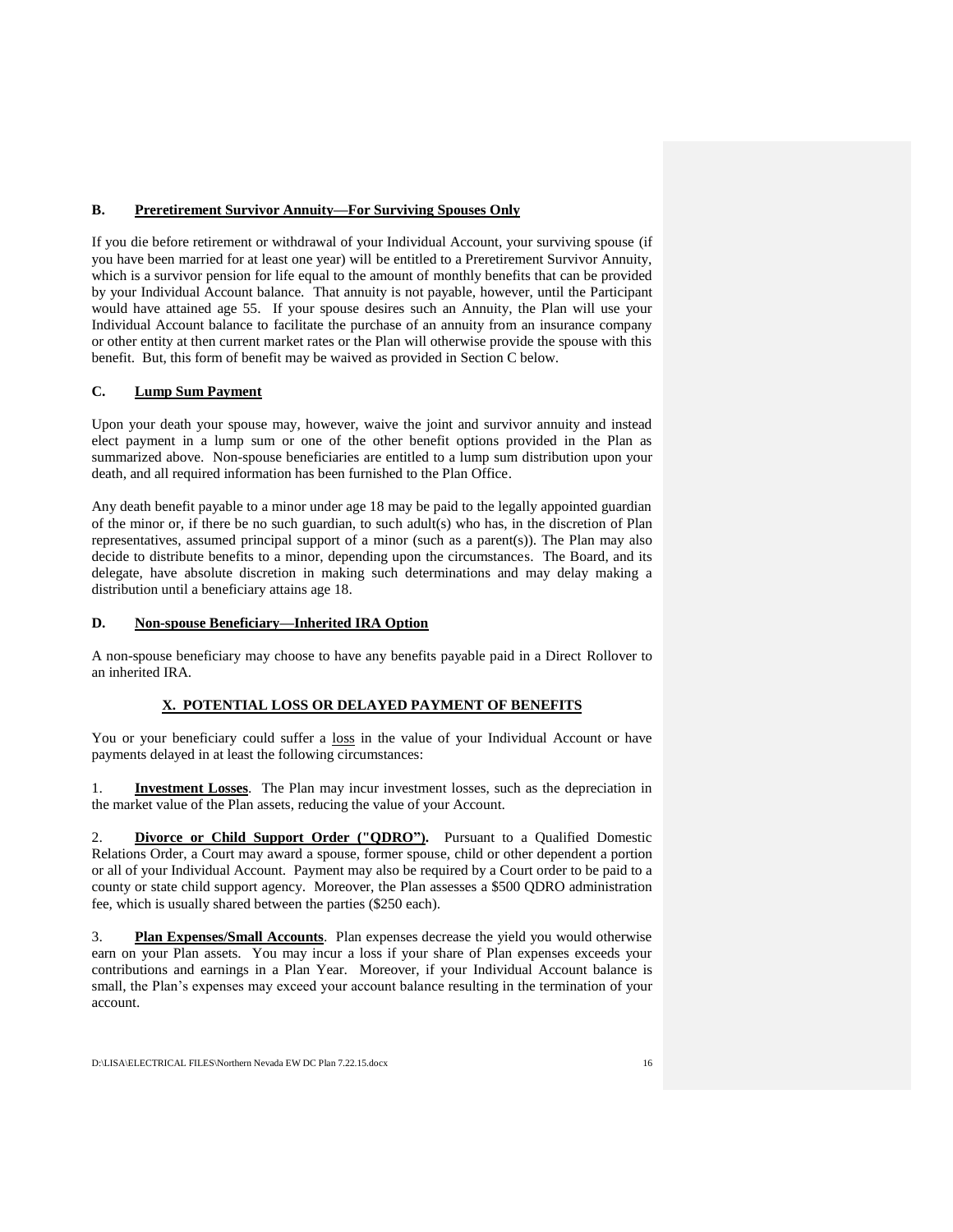4. **Fail to File Complete Application**. If you fail to file a completed application or other forms required by the Plan Office, there will be a delay in the payment of your benefits.

5. **Incomplete Information/False Statements**. If you fail to provide information or give false information to verify disability, age, beneficiary information, marital status or other vital information, payment of your pension will be delayed or stopped.

If you make a false statement to the Plan or other officials regarding the payment of benefits or other issues related to the Plan, you will be liable to the Plan for any benefits paid in reliance on such false statements or information, and any attorney fees and costs incurred in effecting recovery and/or which were incurred as a result of the false statement or information. This includes but is not limited to costs incurred by the Plan Office, reasonable attorney fees and interest charges. The Plan may deduct any such fees and costs from any benefits otherwise payable to you, a beneficiary, your estate or other persons.

6. **Disappear/Returned Mail.** If the Plan Office is unable to locate you for five years (for example, your quarterly statement is returned in the mail and the Plan does not have your address), the Plan may close your account. Moreover, no death benefits are payable if your beneficiary does not apply for such benefits within 12 months following your date of death. It is your responsibility to notify the Plan of any new mailing address. The Plan uses the address on file as the address of record for you and your beneficiaries. Failure to keep your address current could reduce or postpone payment of your benefits. The Plan may charge the costs of locating missing participants against the Individual Accounts of separated participants with incorrect addresses.

7. **IRS Benefit/Contributions Limits.** The annual Employer contributions to the Plan on your behalf cannot exceed the maximum amount allowed by the Internal Revenue Code and applicable IRS regulations. Although the Board of Trustees does not foresee this occurring, the Plan contains provisions to address this situation.

8. **Employer Delinquencies**. If your Employer fails to make contributions to the Plan on your behalf for your Covered Employment, you may lose benefits to which you would otherwise be entitled (or at a minimum, lose earnings on the delayed contributions).

9. **Prohibited Employment**. If you perform ANY work in the Electrical Industry after your retirement that is not approved by the Board of Trustees, your pension benefits will be suspended and/or postponed.

10 **Refund Overpayments**. If the Plan mistakenly makes an overpayment to you or your beneficiary, you or your beneficiary will be required to reimburse the Plan. Moreover, if the Plan is forced to incur legal fees and costs to recover an overpayment, you and/or your beneficiary will be responsible for such fees and costs.

11. **Continuing to Work After Age 55.** If you obtain age 55 and are still working in Covered Employment (or other industry employment), you are not entitled to a distribution from the Plan as the IRS requires that there be a termination of employment in order for a distribution to be made. Thus, there will be a delay in the payment of your benefits if you keep working after reaching the Plan's Early Retirement Age.

12. **Time Lag in Distribution**. Because there might be a time lag between the time you request and receive a distribution of your Plan benefits, there might be a difference in the fair market value at the time you ask for the distribution and when you receive the distribution.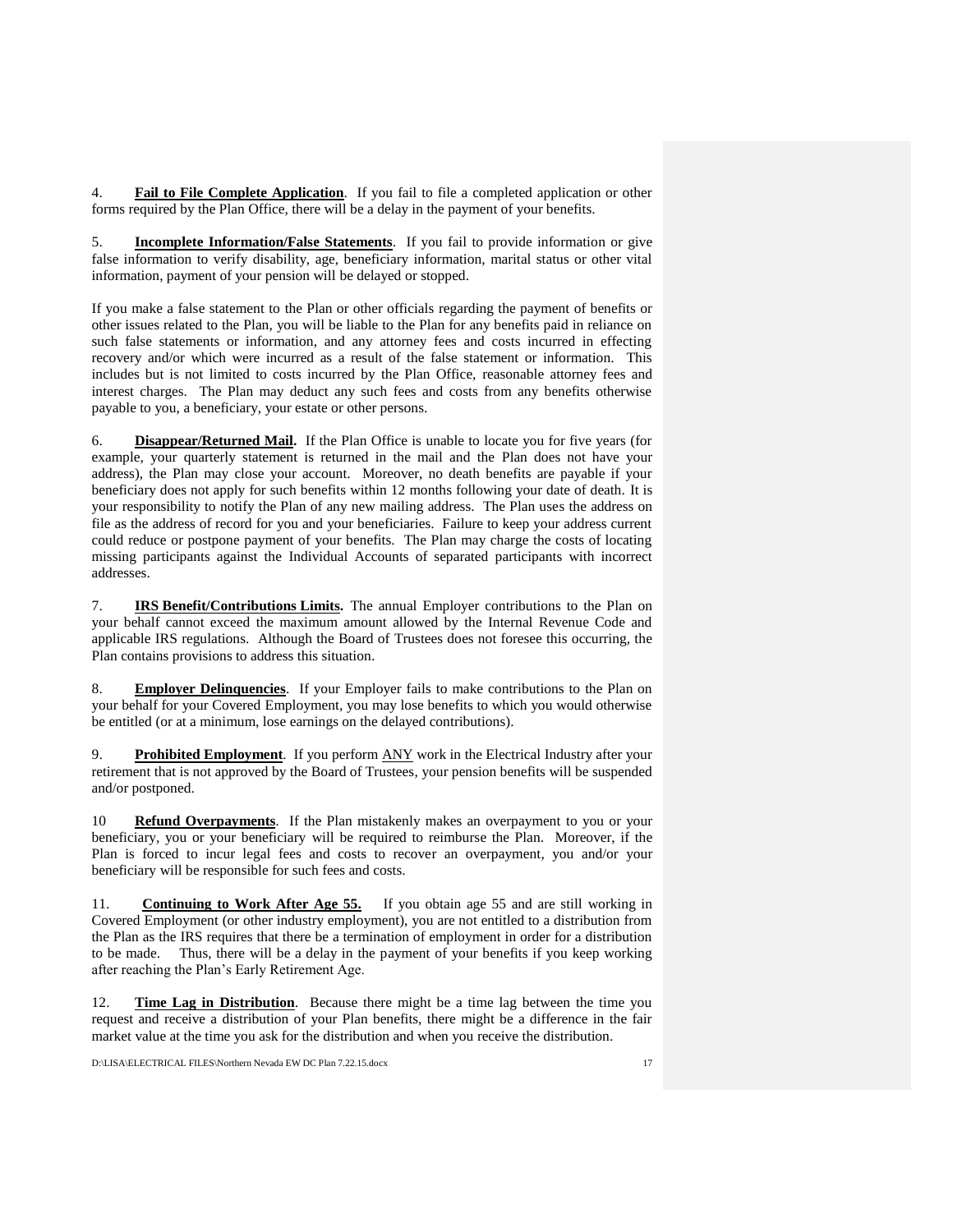13. **Beneficiary Dispute—Potential Interpleader Action.** If there is a dispute between or among beneficiaries, the Plan may be required to file an interpleader or other court action seeking guidance from the Court on whom to make a distribution. The legal fees and costs associated with any such dispute, including any legal action, may be reduced from the Individual Account that is the subject of the dispute.

#### **XI. DEFERRAL OF TAXES/WITHHOLDING/ROLLOVERS**

#### **A. Deferral of Taxes**

An advantage of this Plan is that non-taxed Employer contributions to the Plan accumulate nontaxed earnings for your retirement. **You will pay taxes only when you receive your benefits**. The amount of taxes you will owe will depend on when and how your benefits are paid to you and based on the tax laws in effect at the time.

Due to the complexity and frequency of changes in the federal laws that govern benefit distributions, penalties and taxes, the following is only a brief explanation of the law and IRS rules and regulations as of the date this summary is issued. You will receive additional information at the time of any benefit distribution. Regardless, y**ou should consult your tax advisor to determine your personal tax situation before taking a distribution from the Plan**.

Congress passed a law imposing a 10% penalty on early lump sum distributions, except for distributions on account of certain disabilities, death, and at age 55 or older on account of a termination of employment, among other reasons. Thus, if you receive a lump sum distribution of any share of Plan interest prior to age 55, the IRS could assess a 10% penalty. The penalty applies if you default on a loan or receive disability benefits but are not totally disabled as defined in the Internal Revenue Code.

The Plan is required by federal law to withhold for taxes 20% of certain lump sum and other distributions from the Plan (see section B below). For monthly or other periodic payments, federal income tax will be withheld unless you elect otherwise.

#### **ALERT - AGE 70-1/2 REQUIREMENT**

The IRS will assess a severe penalty against you if you do not begin receiving your benefits by April 1 of the year following the year you attain age 70-½ or the date you retire, whichever is later.

#### **B. Tax Withholding Rules on Pension Payments**

Federal income taxes are withheld from your pension payments unless you elect otherwise. When you retire, you must notify the Plan Office on the appropriate Plan forms whether you wish tax withholding. (As explained in Section C of this Article, tax withholding is required for certain distributions.) **You may want to consult with a tax advisor to discuss your payment and withholding options and the tax consequences of a distribution.**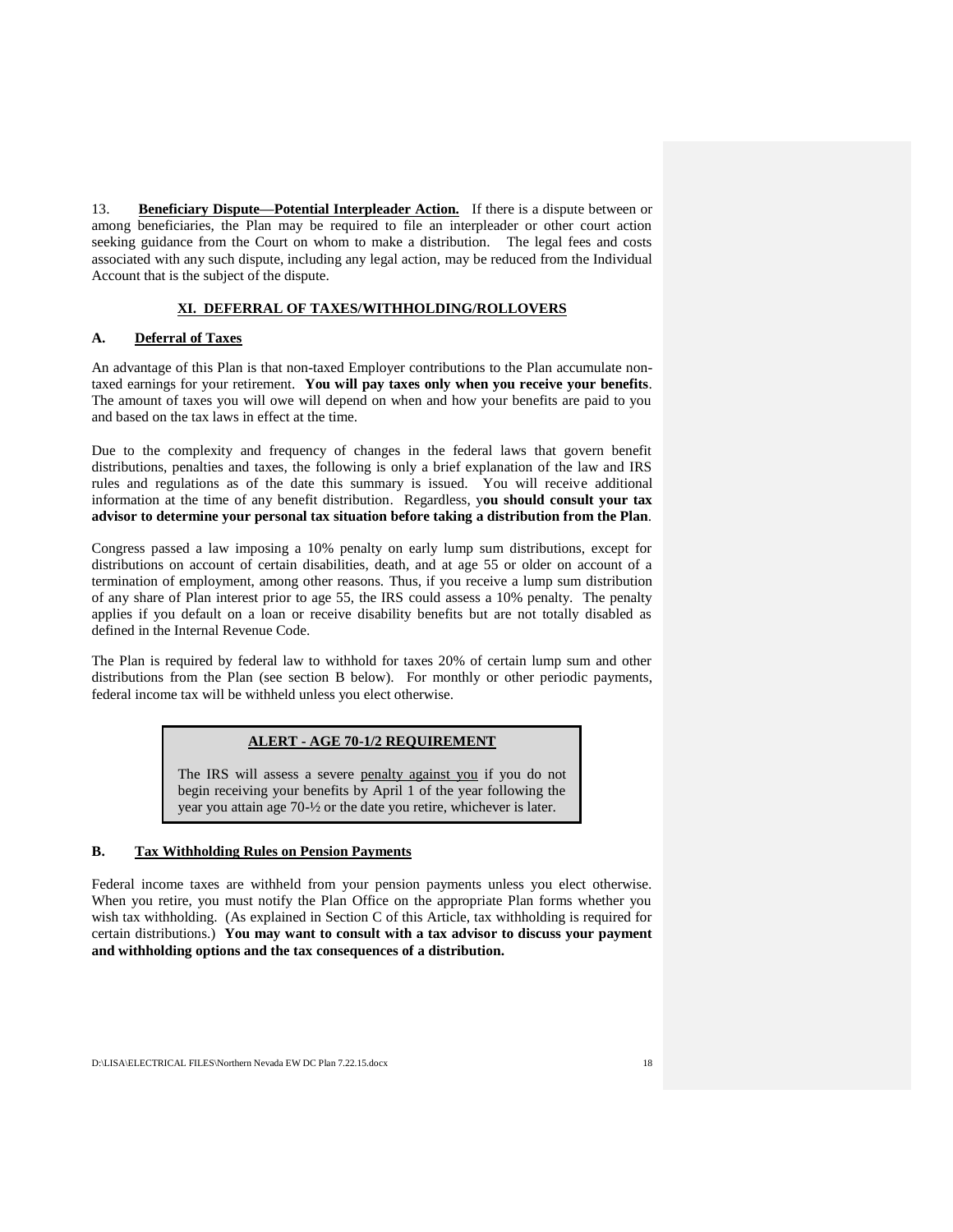#### **WARNING REGARDING INSUFFICIENT TAX WITHHOLDING (Potential of Being in Higher Tax Bracket)**

The federal and state tax withholding on your pension payment may be insufficient to meet your tax obligations, particularly if you take a large partial or total distribution from the Plan. **The Plan distribution, which may have the effect of increasing your taxable income, may, in many instances, place you in a higher tax bracket requiring a tax payment of much more than the 20% or smaller tax withholding (plus there may be a greater state tax).**

Participants who choose to take a distribution are responsible for satisfying the IRS' distribution rules and any tax consequences of the distribution. Distributions to Participants are reported annually on IRS Form 1099R, which is sent to you (and the IRS) in January following the calendar year in which the distribution was issued.

#### **C. Rollovers and Mandatory Tax Withholding Rules**

**The rollover rules apply only when you are entitled to receive your benefits by meeting the Plan's eligibility requirements summarized on pages 8-10.** If you are eligible to receive your benefits in a lump sum or in periodic payments of less than ten years and your distribution otherwise meets the requirements of an eligible rollover distribution (as defined by the Internal Revenue Code), you may have all or any portion of your benefits paid: (1) in a "DIRECT ROLLOVER" or (2) paid to you. A rollover is a payment of your Plan benefits to a traditional individual retirement arrangement (IRA) or to another qualified employer plan. A "traditional IRA" does not include a Roth IRA, SIMPLE IRA, or a Coverdell Education Savings Account (formerly known as an "Education IRA"). A qualified Employer Plan includes a plan qualified under section 401(a) of the Internal Revenue Code, including a 401K plan, profit sharing plan, defined benefit pension plan, stock bonus plan, and money purchase pension plan; a Section 403(a) annuity plan; a Section 403(b) tax-sheltered annuity; and an eligible Section 457(b) plan maintained by a government employer.

Required distributions such as when you attain age 70-1/2 or retire, whichever is later, cannot be rolled over pursuant to Internal Revenue Code requirements. Spouses and other beneficiaries may also roll over certain distributions from the Plan.

You have two ways in which you can roll over your funds. This choice will affect the tax you owe as follows:

- 1. Direct Rollover. If you choose a DIRECT ROLLOVER:
	- $\triangleright$  Your payment will <u>not</u> be taxed in the current year and no income tax will be withheld.
	- $\triangleright$  Your payment from the Plan must be made directly to your traditional IRA or if you choose, to another qualified employer plan that accepts your rollovers.
	- $\triangleright$  But, your payment will be taxed later when you take it out of the IRA or employer plan. Depending on the type of plan, the later distribution may be subject to different tax treatment than it would if received from this Plan.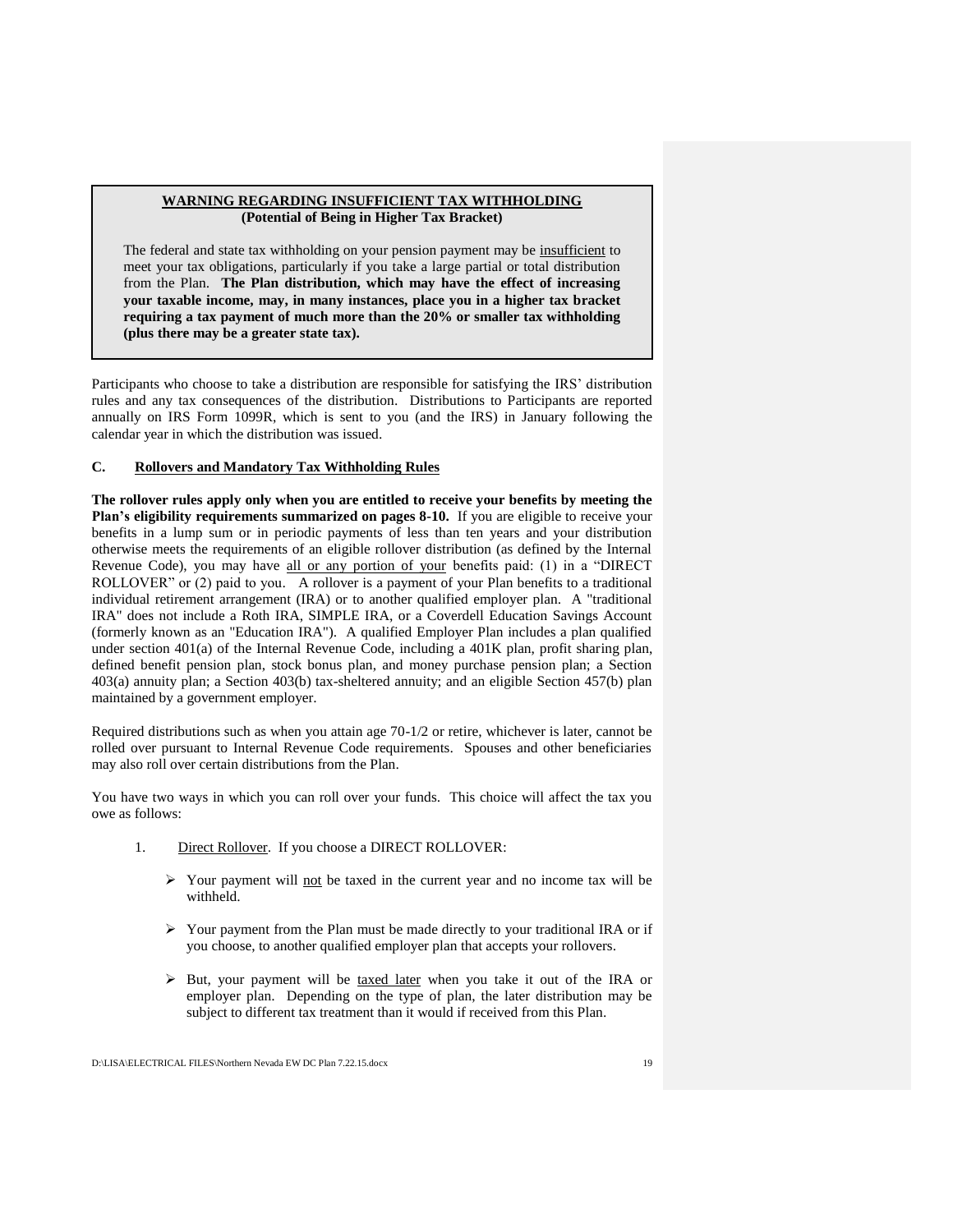- 2. Benefits Paid Directly to You. If you choose to have your Plan benefits PAID TO YOU
	- $\triangleright$  You will receive only 80% of the payment, because the Plan Office is required by law to withhold 20% of the payment and send it to the IRS as income tax withholding to be credited against your taxes. (This is so even if you later decide to roll over your pension distribution within 60 days of your receipt of it.)
	- $\triangleright$  Your payment will be taxed in the current year unless you roll it over. Under limited circumstances, you may be able to use special tax rules that could reduce the tax you owe. If, however, you receive the payment before the Plan's early retirement age of 55, you also may have to pay an additional excise tax.
	- You can roll over all or part of your payment to your traditional IRA or to another eligible Employer plan that accepts your rollover within 60 days after you receive the payment. The amount rolled over will not be taxed until you take it out of the traditional IRA or the eligible Employer plan.
	- $\triangleright$  If you want to roll over 100% of the payment to a traditional IRA or an eligible employer plan, you must find other money to replace the 20% that was withheld. If you roll over only the 80% that you received, you will be taxed on the 20% that was withheld and was not rolled over.

#### **D. Your Right to Waive the 30-Day Notice Period**

As a general rule, you have 30 days in which to make a Direct Rollover or other distribution (after your receipt of the IRS rollover notice). If you do not wish to wait until this 30-day notice period ends before your election is processed, you may waive the 30 days indicating that you wish to make a Direct Rollover. Your withdrawal will then be processed in accordance with your election as soon as practical after is it received by the Plan Office.

#### **E. Distributions Not Eligible for Rollover**

You cannot roll over a distribution made (1) in a series of equal (or almost equal) periodic payments for your life or the joint lives of you or your spouse or other beneficiary, or (2) as a "required minimum payment" beginning on April 1st of the year after the year during which you reach age 70-1/2 (or thereafter). Thus, you may not rollover your monthly Pension received under a Joint and 50% or 100% Survivor Annuity or a Life Annuity. Nor may a Preretirement Survivor annuity paid to your surviving Spouse be rolled over. In addition, the amount of a Participant loan from the Plan that becomes a taxable deemed distribution because of a default cannot be rolled over. There may be other benefits that may not be rolled over. You may want to consult with a tax advisor.

#### **XII. CLAIMS AND APPEAL PROCEDURE**

#### **A. Claims and Appeal Procedure**

The Plan, which is available for review by appointment at the Plan Office, or upon written request of the Plan Office, contains a claims and appeal procedure that must be followed. Be sure to read the claims procedure carefully before filing a claim or a lawsuit regarding your pension or the Plan.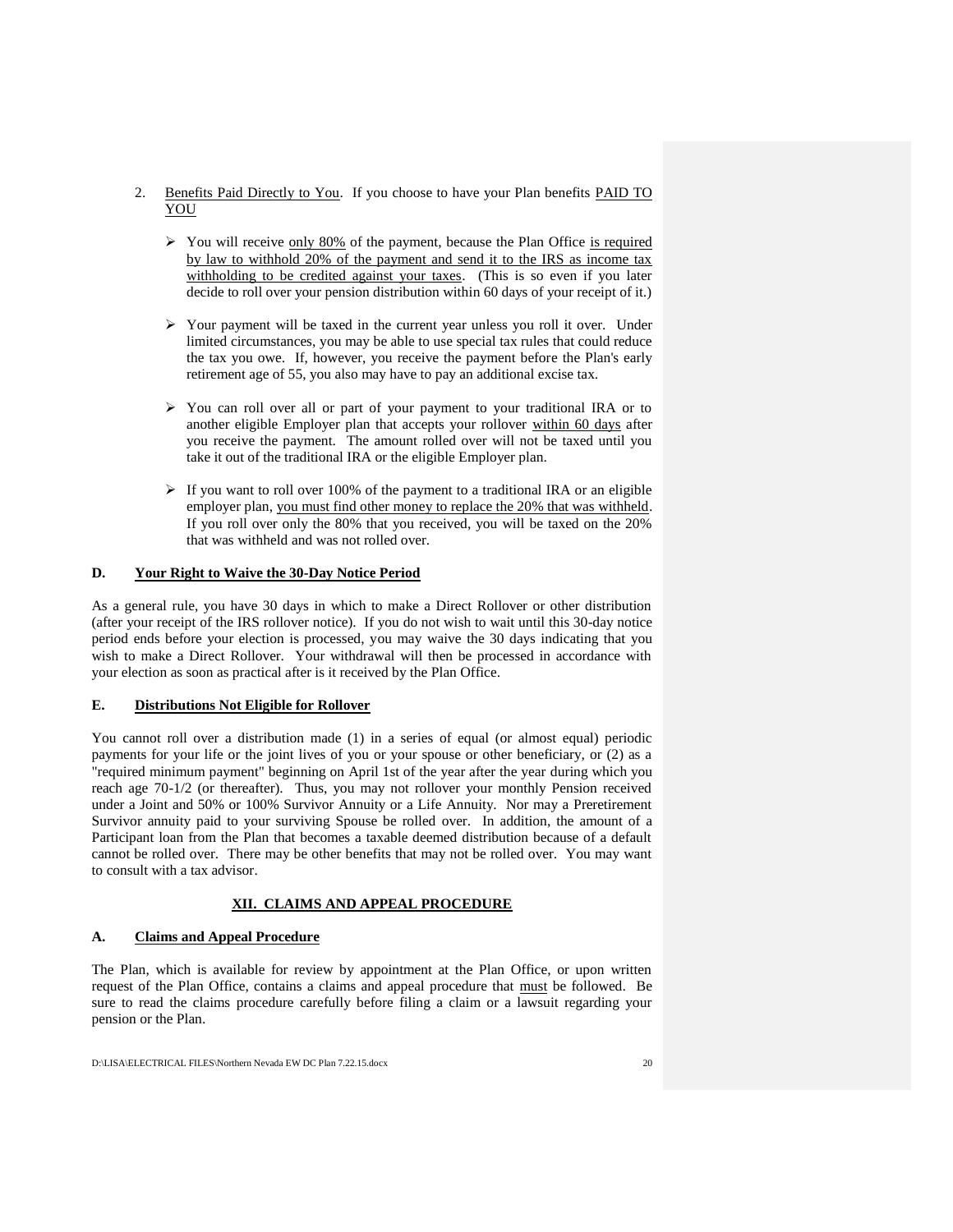The purpose of the claims procedure is to make it possible for claims and disputes to be resolved fairly and efficiently without necessitating costly litigation and attorneys' fees. No lawsuit **affecting the Plan may be brought unless the Plan's appeal procedure is followed first (and see Section D below for the time period for filing lawsuits).**

#### **B. Denial of Claim and Appeal Rights**

Under the procedures set forth in the Plan and as is required by ERISA, if your claim for a pension benefit is denied in whole or in part, you will receive a written explanation including the specific reasons for the denial. You then have the right to have the Board of Trustees review and reconsider your claim.

To have your claim reviewed or if an issue is not resolved or you or any beneficiary disagrees with any act, omission or decision by the Plan Office, you must file with the Plan Office a written appeal within 60 days of your receipt of the Board's initial denial of your claim or other adverse action. Your appeal must state the specific reasons the denial of the claim or other adverse action was in error. **If you fail to submit your written appeal within that period, there will be no review of your claim**.

You may submit supporting documents or records, and you may examine Plan records pertinent to your dispute. You have the right to representation throughout the review procedure.

A review of your appeal will be held and a decision rendered by the Board of Trustees by the next regularly scheduled Trust meeting, unless the appeal is received within thirty days of such meeting or special circumstances exist requiring additional time. You may request or you may be requested by the Board of Trustees to appear at a hearing on your appeal. The Trustees, however, have the sole discretion whether to hold a hearing and whether to allow you to appear at such a hearing.

The decision on review will be in writing and, if your appeal is denied, will include specific reason(s) for the denial. There is no mandatory arbitration of any denied claim or appeal. The parties may mutually agree on arbitration but that is voluntary only.

If you believe that you are entitled to a non-Disability related benefit that you are not receiving, you can make a written request to the Plan (or its representative) for the benefit. If your request is denied, you will be informed by written notice within 90 days after the Plan received your request. If the Board of Trustees needs more than 90 days to review your claim for benefits, you will be advised by written notice within 90 days after receipt of your claim. The notice will inform you why the Plan needs more time (which cannot exceed an additional 90 days), and the date by which you can expect a decision.

#### **C. Disability Claims and Appeals**

Appeals involving disability claims and/or determinations are required to be reviewed within 45 days of the Plan's receipt of the appeal unless special circumstances exist. An extension of time not exceeding 30 days may be necessary due to matters beyond the control of the Plan. The notice of extension will include in addition to the reasons for the denial, the standards on which entitlement to the benefit is based; the unresolved issues that prevent a decision on the claim and the additional information needed to resolve those issues. The Claimant would have at least forty-five (45) days to provide the specified information, if any. The deadline for the Board of Trustees to render its decision is tolled from the date on which the notification of the extension is sent to the Claimant until the date a response from the Claimant is received.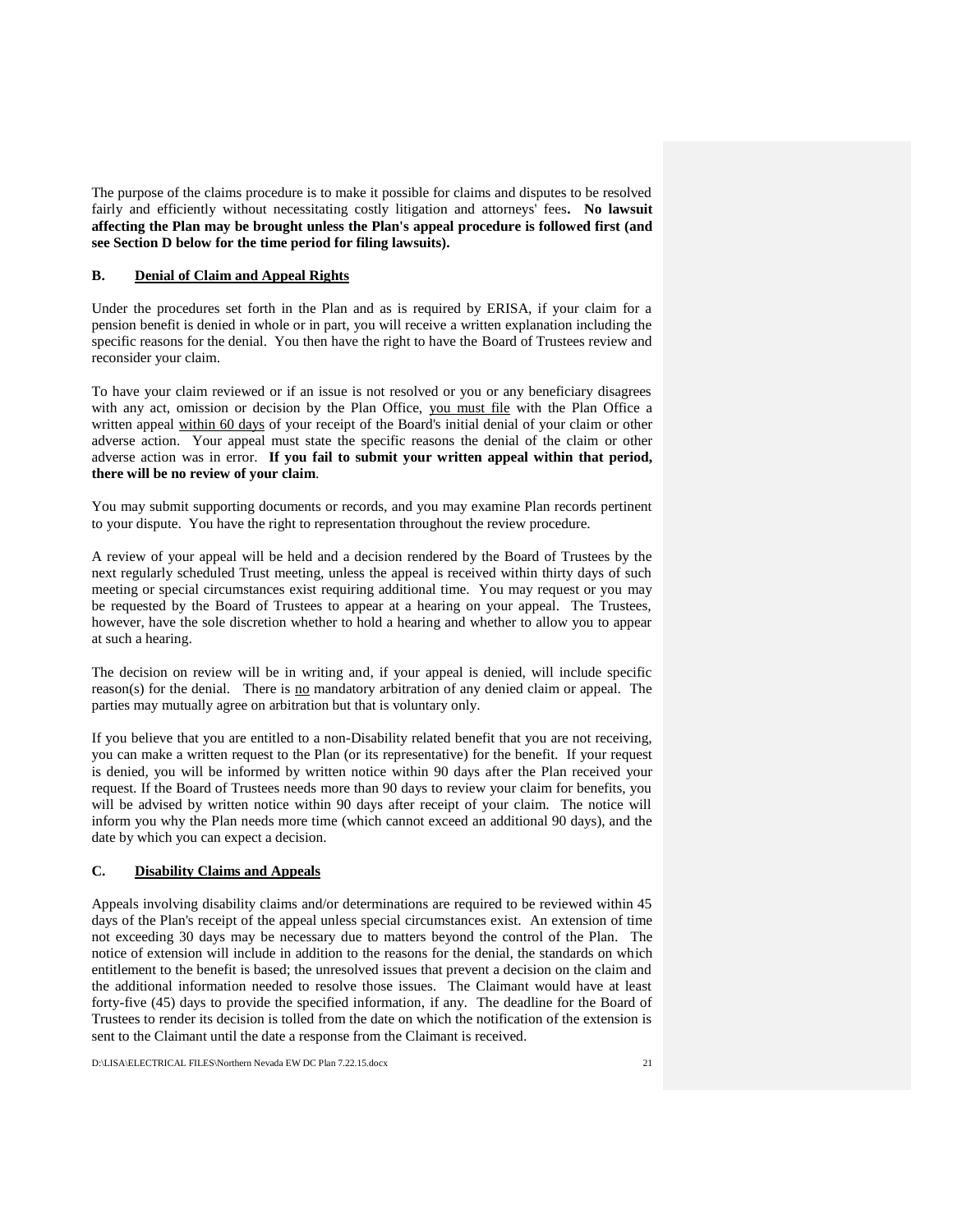Any notice of an adverse benefit determination shall include, in addition to the reasons for the denial (1) the specific rule, guideline, protocol, or other similar criterion, if any, relied upon in making the determination (if applicable); and (2) an explanation of the scientific or clinical judgment for the determination if the adverse benefit determination was based on medical necessity or other similar exclusion or limitation.

If the application for benefits of a claim is denied, the Claimant or the Claimant's duly authorized representative may petition the Board of Trustees for review of the decision. The petition for review shall be filed by the Claimant or the Claimant's duly authorized representative with the Plan Office within one hundred and eighty (180) days of receipt of the notification of adverse benefit determination.

The Claimant shall have access to relevant documents, records and other pertinent information, including any statement of policy or guidance with respect to the Plan concerning the denied treatment option or benefit for the Claimant's diagnosis, without regard to whether such advice or statement was relied upon in making the benefit determination. The Board of Trustees will not afford any deference to the initial benefit determination. If the adverse benefit determination is based in whole or in part on a medical judgment, the Board of Trustees shall consult with a health care professional with appropriate training and experience in the field of medicine involved in the medical judgment. Such consultant shall be different from any individual consulted in connection with the initial determination nor the subordinate of any such person.

The Claimant shall be notified of the decision of the Board of Trustees in writing. Any notice of adverse benefit determination shall include, in addition to the reasons for the denial, (1) the specific rule, guideline, protocol, or other similar criterion, if any, relied upon in making the determination; and (2) an explanation of the scientific or clinical judgment for the termination if the denial was based on medical necessity or other similar exclusion or limit.

#### **D. One Year Limitation Period for Filing Lawsuits**

Upon exhausting the above claims and appeal procedures, if you are still not satisfied, your next step is to file a lawsuit if you so desire and such lawsuit is permitted under ERISA or other applicable law. **No legal action may be commenced or maintained against the Plan, a Trustee, the Board of Trustees, or other person or entities involved with the denial or decision on appeal more than one year after the determination of your appeal by the Board of Trustees, or if not a formal appeal, one year after the act or omission of which you are questioning.**

#### **XIII. AMENDMENT/TERMINATION/MERGER OF PLAN**

#### **A. Amendment of Plan**

The Board of Trustees may amend the Plan at any time.

Any amendment may apply to all groups and/or Participants covered by the Plan or only to certain groups of Participants. Retroactive amendments may be made to the extent permissible under ERISA and other applicable law. Except as permitted or required by applicable law, an amendment may not divest accrued benefits that have previously been vested.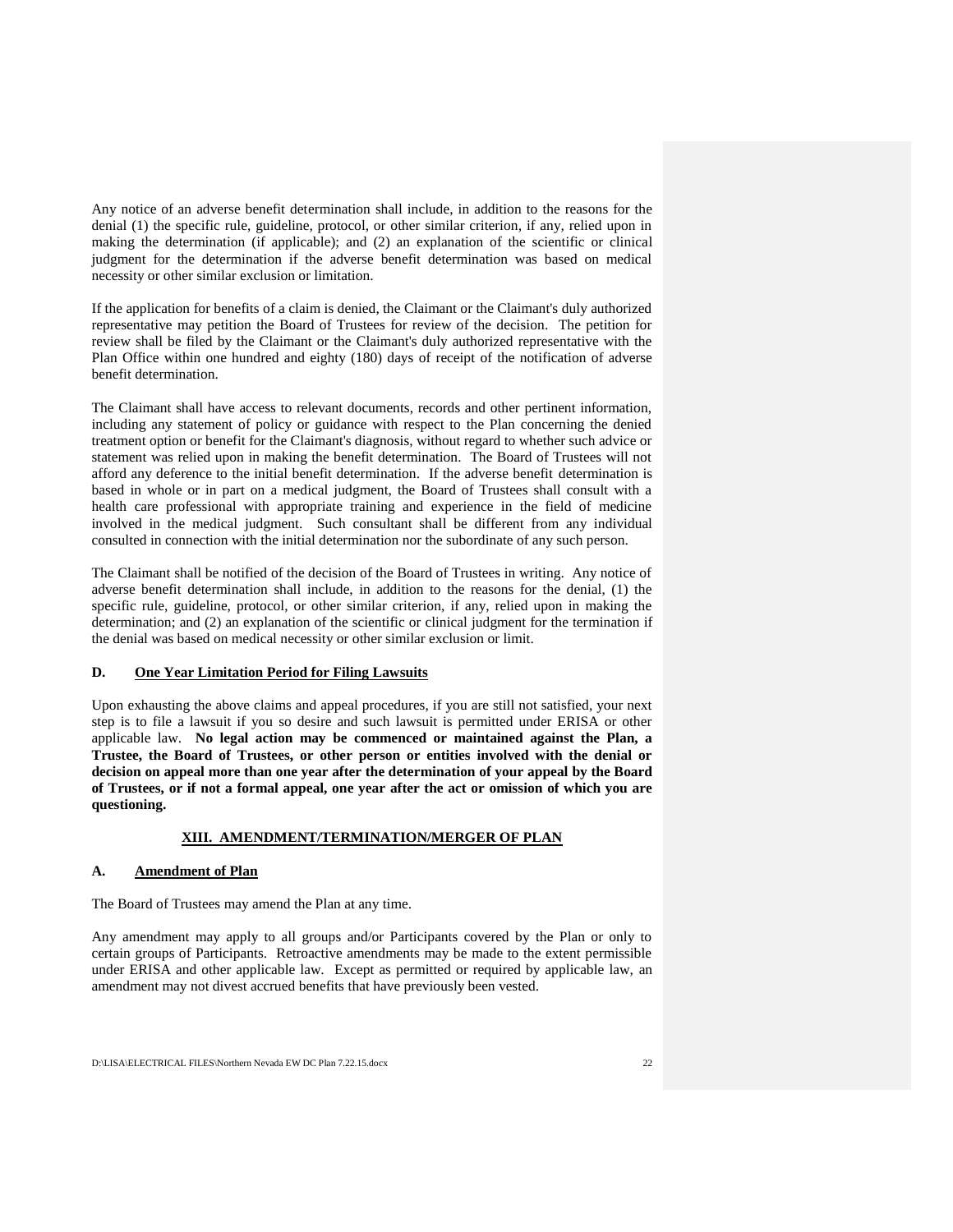#### **B. Merger or Consolidation or Transfer of Assets**

In the event of a merger or consolidation of the Plan or transfer in whole or in part of the assets or liabilities of the Plan to any other pension plan, each Participant is entitled to a benefit immediately after the merger, consolidation or transfer which is at least equal to the benefit such Participant would be entitled to receive before such merger, consolidation or transfer. The Plan will accept the transfer of assets from another Plan upon approval of the Board of Trustees.

#### **C. Termination of Plan**

The parties to the collective bargaining agreements between IBEW Local 401 and NECA may terminate the Plan in whole or in part. Although there is no intent to terminate the Plan, there is no guarantee that the Plan will last forever.

In the event of termination or partial termination of the Plan, the assets then remaining, after providing for the expenses of the Plan and for the payment of any Individual Account theretofore approved, would be distributed among Participants, and each Participant would be 100% vested in his or her accrued benefits and shall receive that part of the total remaining assets in the same ratio as his or her Individual Account bears to the aggregate amount of the Individual Accounts of all Participants. The assets are not returned to any Employer (unless the Employer is a Participant in the Plan).

Once the Plan is terminated and all assets have been distributed, the Board of Trustees will be discharged from all liability under the Plan and Participants will have no further rights or claims.

#### **XIV. ADDITIONAL INFORMATION REQUIRED BY ERISA**

#### **A. Name and Type of Plan**

The name of the Plan is the Electrical Workers Defined Contribution Plan for Northern Nevada ("Plan"). The Plan is a money purchase pension plan exempt from income tax under Section 401(a) of the Internal Revenue Code.

#### **B. Plan Administrator**

The Board of Trustees is the Plan Administrator of the Plan. The Board of Trustees is responsible for ensuring that information regarding the Plan is reported to governmental agencies and disclosed to Plan Participants and beneficiaries in accordance with ERISA.

#### **C. Agent for the Service of Legal Process**

The person designated as agent for service of legal process is:

Richard K. Grosboll Neyhart, Anderson, Flynn & Grosboll 369 Pine Street, Suite 800 San Francisco, CA 94104-3323 415-677-9440, Ext. 130

Service of legal process may also be made upon the Fund Manager, Plan Trustee, or the Board of Trustees, at the addresses listed on page iv of this booklet. (Address of counsel and others listed herein may change in the future. You may consult with the Plan Office for current addresses.)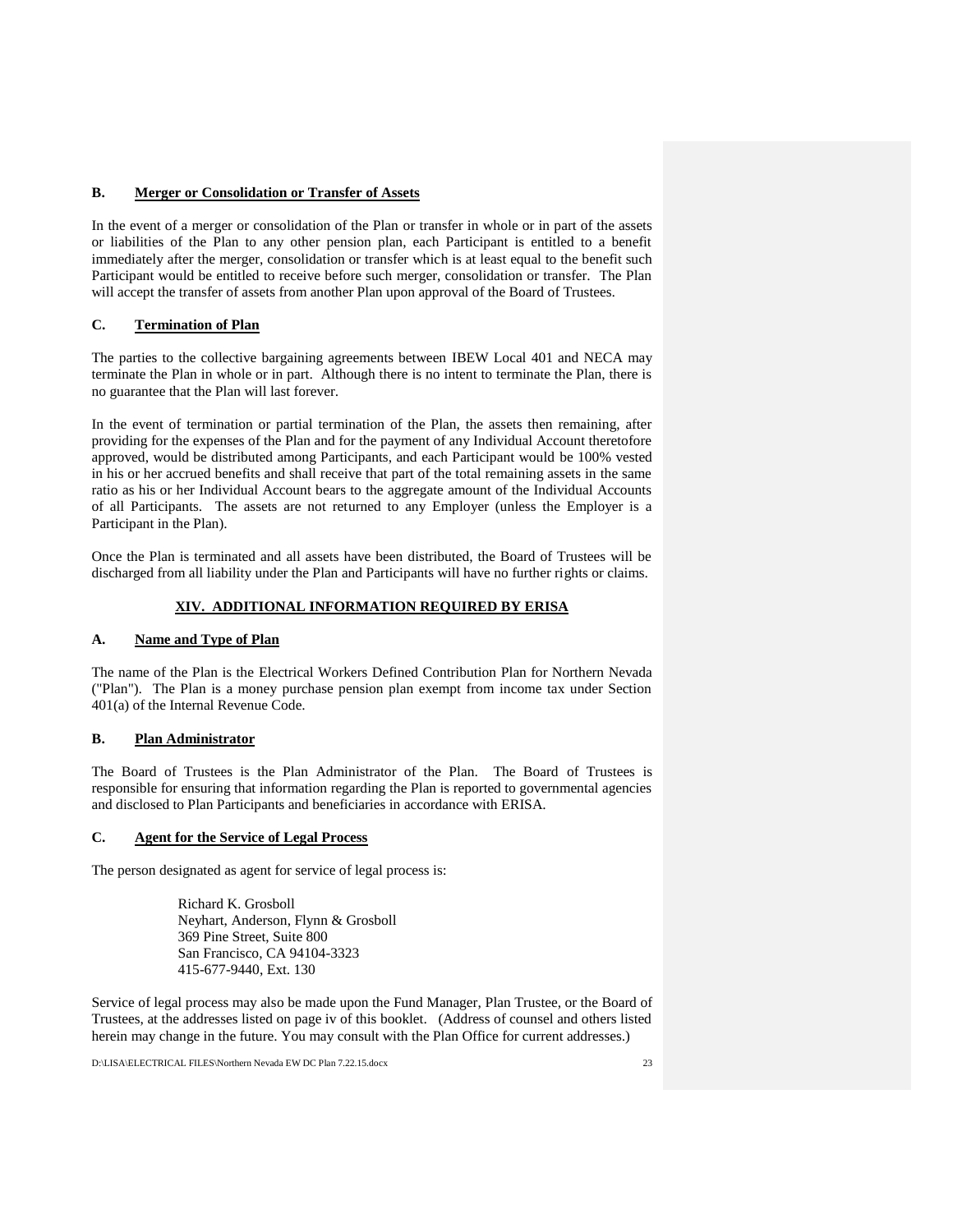#### **D. Plan Year**

The Plan Year commences on January 1 and ends on December 31.

#### **E. Employer Identification Number**

The Internal Revenue Service Employer Identification Number (EIN) for this Plan is 88-0138556. The Plan Number is 002.

#### **F. Funding Contributions and Collective Bargaining Agreements and Fund Medium**

The Plan is maintained in accordance with collective bargaining agreements between the IBEW Local 401 and NECA (and some individual Employers), which require Employers to contribute to the Plan. There are no employee contributions to this Plan.

The Plan Office will provide you upon written request with information on whether a particular Employer for whom the Participant is employed is contributing to the Plan and, if the Employer is a contributor, the Employer's address.

#### **G. Fund Medium**

Assets of the Plan are held in Trust. The Board of Trustees has delegated to Bidart and Ross the Plan's Investment Consultant, with the responsibility for investing the Plan's assets.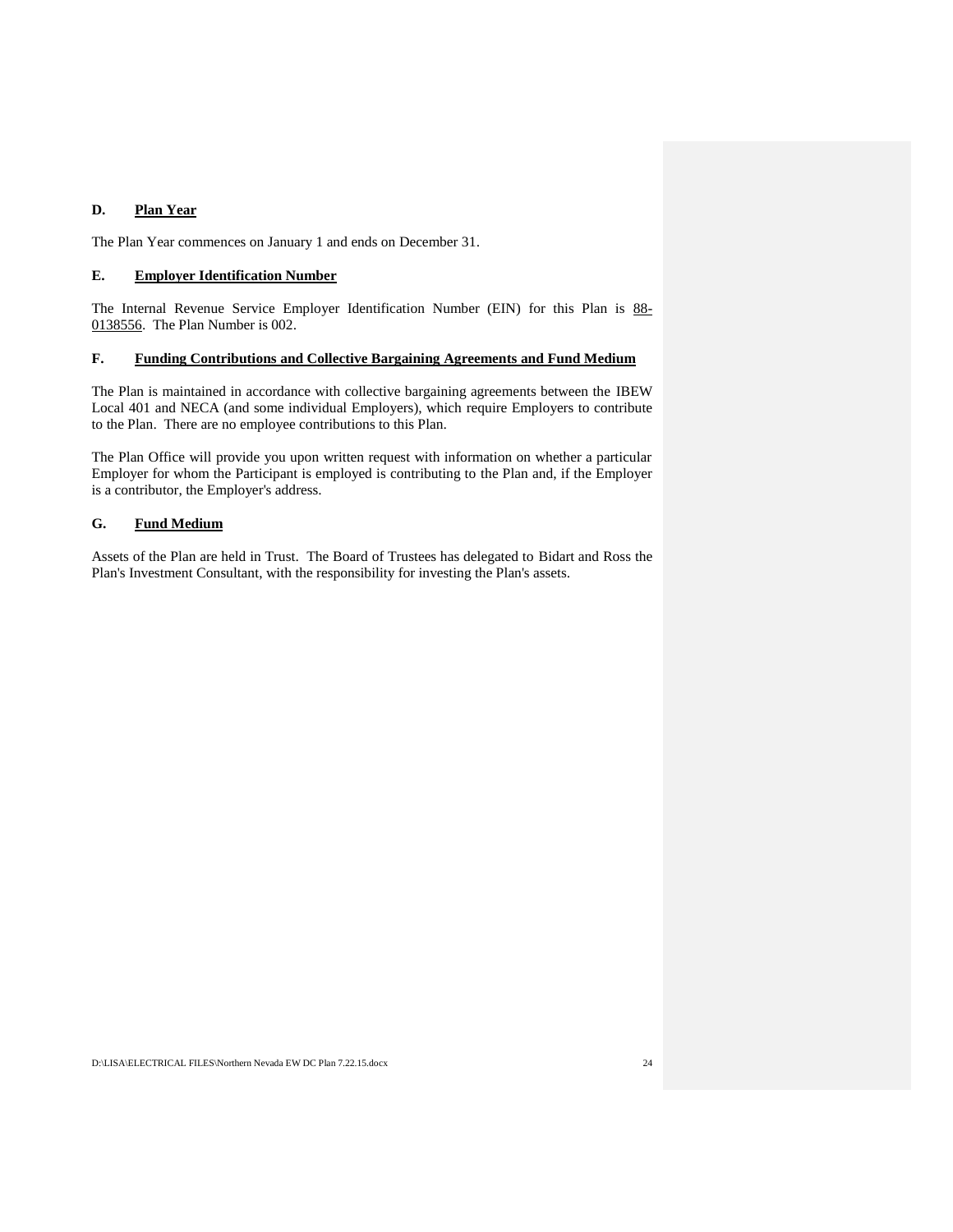#### **STATEMENT OF ERISA RIGHTS**

**A. Your Rights as a Participant**. As a Participant in the Electrical Workers Pension Plan of Northern Nevada ("Plan"), you are entitled to certain rights and protections under the employee Retirement Income Security Act of 1974 (ERISA). ERISA provides that Participants are entitled to:

 Examine without charge at the Plan Office and at other specified locations such as worksites and the union office, documents governing the Plan, including collective bargaining agreements and the annual report (Form 5500 series) filed with the Department of Labor.

 Obtain copies of Plan documents and other information required by law to be furnished upon written request to the Plan. Pursuant to ERISA, the Plan Office may require that you pay a reasonable charge for the copies.

 Receive a summary of the Plan's annual financial report, known as a Summary Annual Report ("SAR"). The Plan is required by law to furnish each Participant with the SAR.

 Receive a statement showing the value of your pension benefits once a year, upon written request.

**B. Prudent Action by Fiduciaries**. In addition to creating rights for Plan Participants, ERISA imposes duties upon the people responsible for operating the Plan. The people who operate your Plan, called "fiduciaries," have a duty to do so prudently and in the interest of you and other Plan Participants and beneficiaries.

No one, including your employer, your union, or any other person or entity, may fire you or otherwise discriminate against you in any way to prevent you from obtaining a pension benefit or exercising your rights under ERISA.

**C. Enforcing Your Rights**. If your claim for a pension benefit is denied in whole or in part, you must receive a written explanation of the reason for the denial. You have the right to have the Plan review and reconsider your claim. Under ERISA, there are steps you can take to enforce the above rights. For instance, if you request certain documents (specified in ERISA) from the Plan and do not receive them within 30 days, you may file suit in federal court. In such a case, the court may require the Plan Administrator to provide the materials and pay you up to \$110 a day until you receive the materials, unless the materials were not sent because of reasons beyond the control of the Administrator.

If you have a claim for benefits that is denied or ignored in whole or in part, and which is upheld on appeal (or ignored), you may file a lawsuit. In addition, if you disagree with the Plan's decision or lack thereof concerning the qualified status of a domestic relations order, you may file a lawsuit. As summarized on page 23 of this booklet, **any lawsuit must be filed within one year of the Trustees' determination of your appeal or otherwise**.

If it should happen that Plan fiduciaries misuse the Plan's money or other assets, or if you are discriminated against for asserting your rights, you may seek assistance from the U.S. Department of Labor, or you may file suit in a federal court.

If you file a lawsuit, the court may decide who should pay court costs and legal fees. If you are successful, the court may order the person(s) you have sued to pay your costs and fees. If you